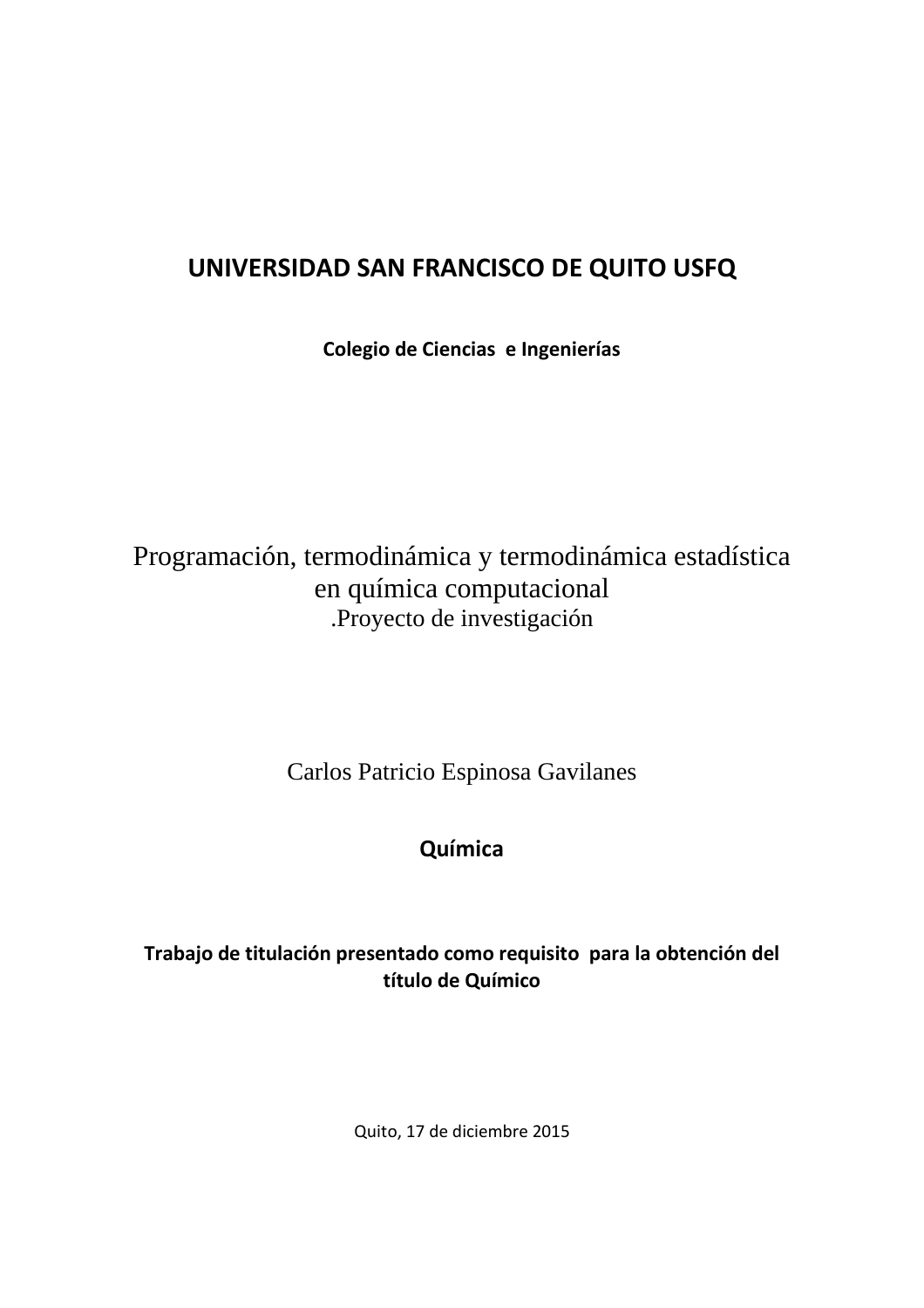# **UNIVERSIDAD SAN FRANCISCO DE QUITO USFQ COLEGIO DE CIENCIAS E INGENIERÍAS**

## **HOJA DE CALIFICACIÓN DE TRABAJO DE TITULACIÓN**

## **Programación, termodinámica y termodinámica estadística en química computacional**

# **Carlos Patricio Espinosa Gavilanes**

Calificación:

Nombre del profesor, Título académico

F. Javier Torres , Ph.D.

Firma del profesor

Quito,17 de diciembre de 2015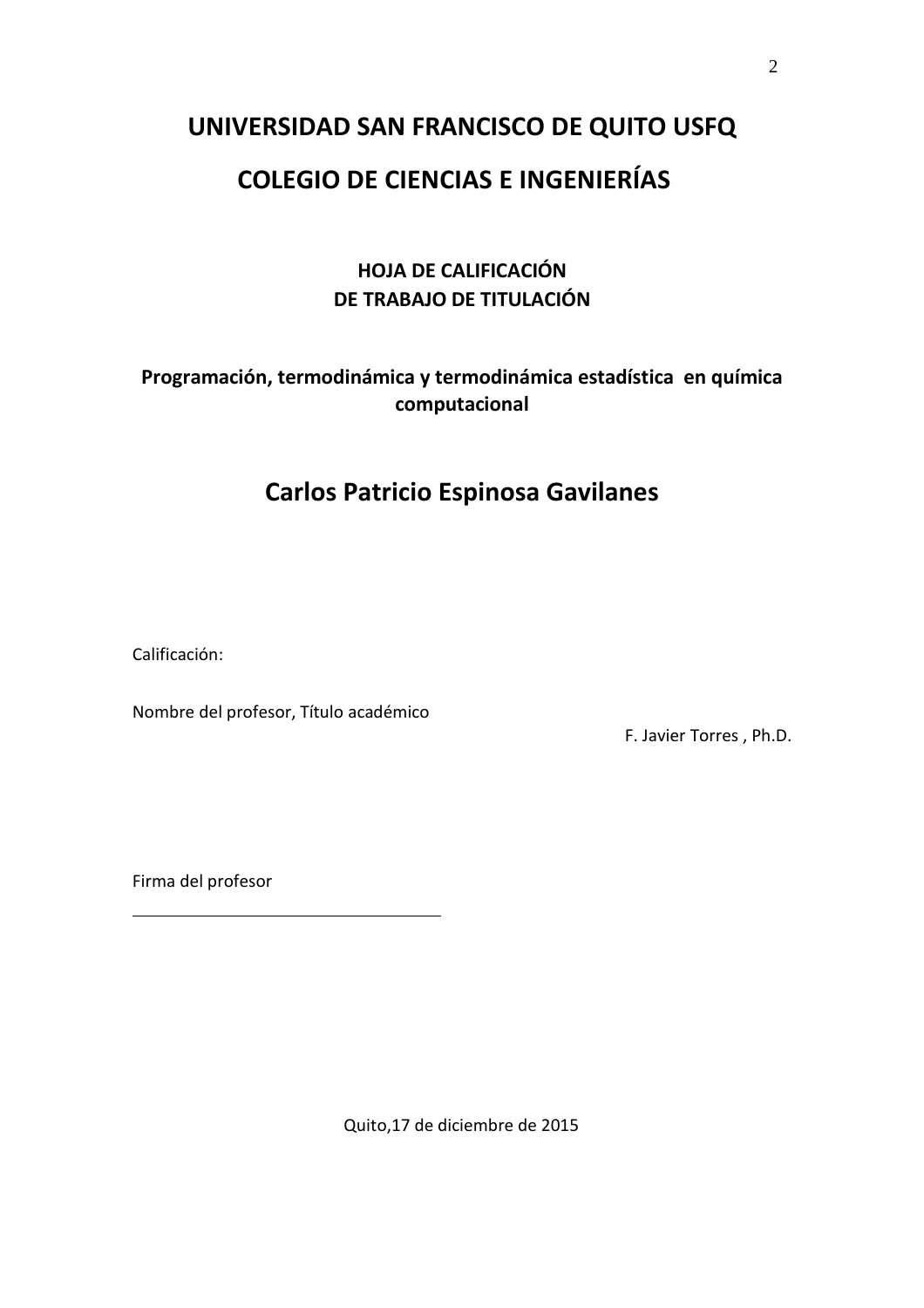## **Derechos de Autor**

Por medio del presente documento certifico que he leído todas las Políticas y Manuales de la Universidad San Francisco de Quito USFQ, incluyendo la Política de Propiedad Intelectual USFQ, y estoy de acuerdo con su contenido, por lo que los derechos de propiedad intelectual del presente trabajo quedan sujetos a lo dispuesto en esas Políticas. Asimismo, autorizo a la USFQ para que realice la digitalización y publicación de este trabajo en el repositorio virtual, de conformidad a lo dispuesto en el Art. 144 de la Ley Orgánica de Educación Superior.

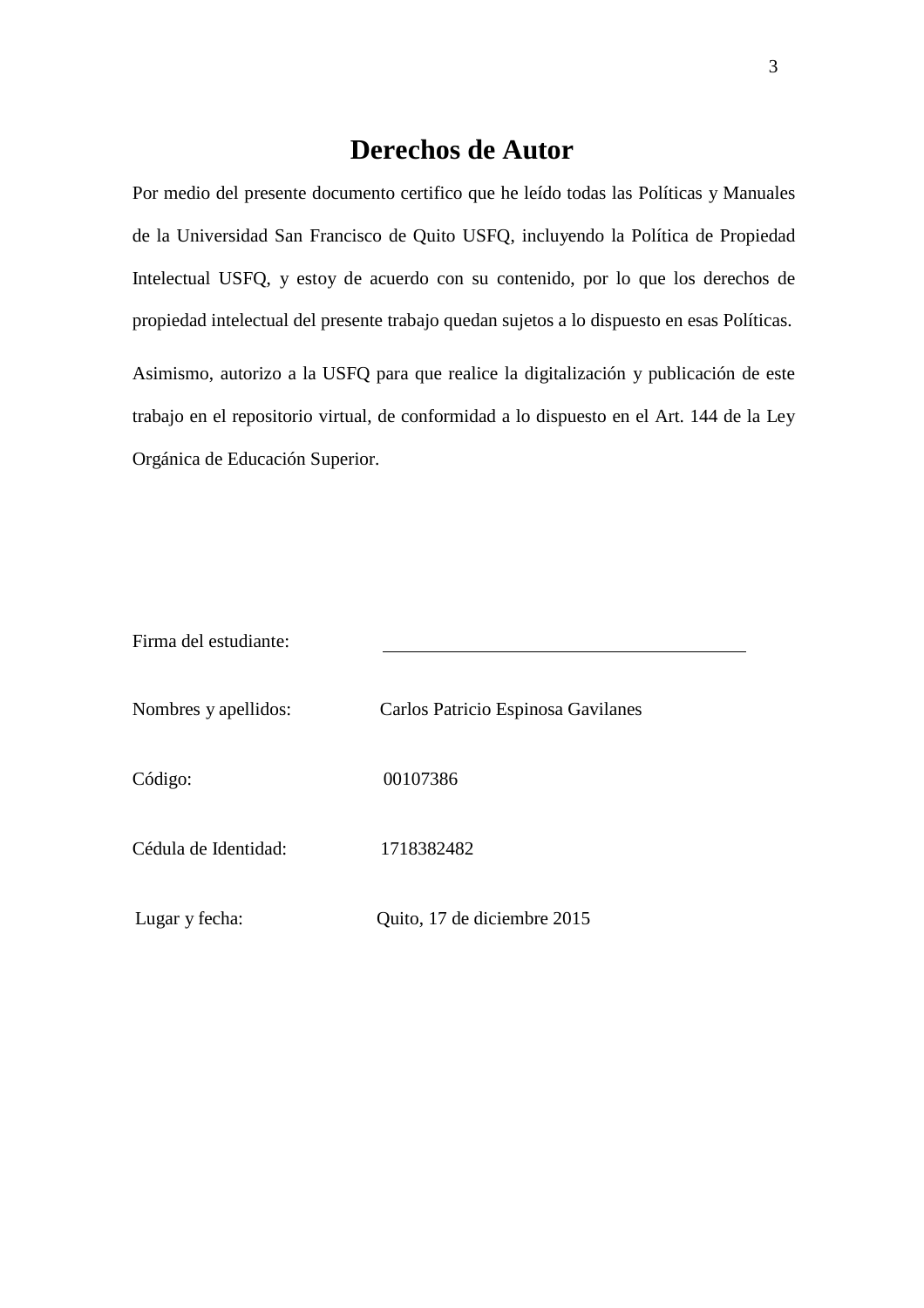### **RESUMEN**

La asociación intermolecular de doce combinaciones entre seis ácidos de Lewis y bases de Lewis diferentes (es decir,  $R_3A-BR'_3$  donde  $A = B y A!$ ;  $B = N y P$ ;  $R = H$ ,  $F$ ,  $y C_6F_5$ ;  $\mathbb{R}$ '= H, CH<sub>3</sub> y C (CH<sub>3</sub>)<sub>3</sub>) fue descrito teóricamente por medio de cálculos DFT realizados en B97D / 6-311 +  $G$  (2d, 2p) como nivel de teoría incluyendo tolueno como solvente a través del esquema de solvente PCM-SMD. Todos los pares de Lewis estudiados parecen ser estable sobre la base de energías de interacción calculadas corregidos-BSSE; Sin embargo, las energías libres de formación calculadas en solución () indican que tres combinaciones de ácido-base de Lewis pueden ser considerados pares de Lewis frustrados (FLP). Además de los cuatro rasgos que caracterizan a los FLP; a saber: (i) las grandes distancias entre los centros de ácido y de base (es decir, A y B, respectivamente), (ii) cambios insignificantes en la geometría del ácido, (iii) energías de interacción débiles, y (iv) la dispersión no covalente de la energía que contribuye a casi toda la energía de interacción, se introduce en el siguiente trabajo dos índices actuales ad hoc destinadas a cuantificar los factores electrónicos y estéricos, que tienen un efecto directo en la asociación intermolecular de ácidos de Lewis y bases de Lewis y se puede utilizar para distinguir FLPs de aductos clásicos de Lewis. Sobre la base de los índices ad-hoc antes mencionados, se propone la existencia de un nuevo tipo de complejos que son "intermedio" entre los complejos clásicos y los complejos FLP.

**Palabras clave:** Aductos de Lewis clásicos, pares Lewis frustrados , efectos electrónicos , efectos estéricos .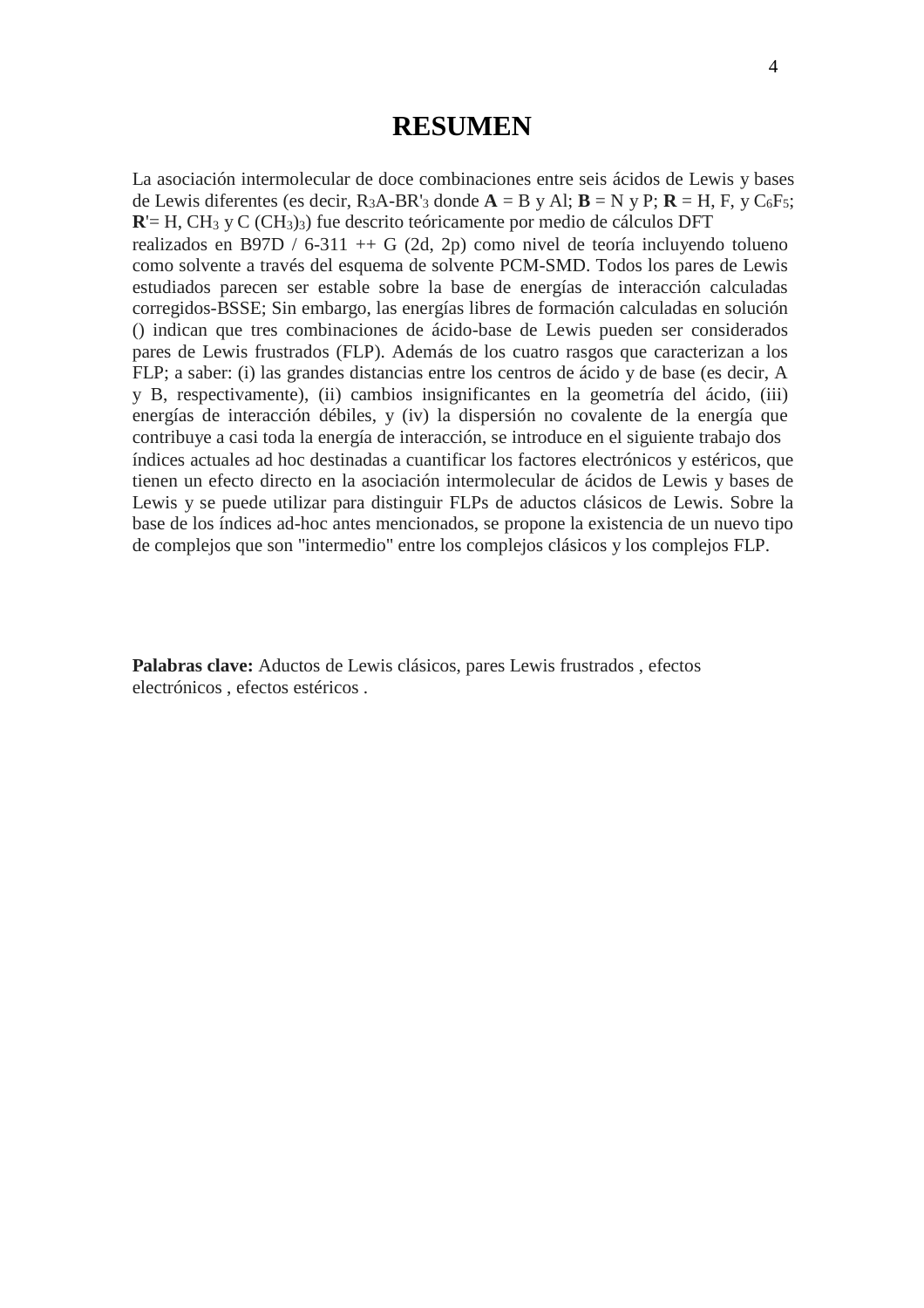## **Abstract.**

The intermolecular association of twelve combinations of six different Lewis acids and Lewis bases (i.e.,  $\mathbf{R}$ <sub>3</sub> $\mathbf{A}$ — $\mathbf{B}$  $\mathbf{R}$ <sup>'</sup> $\mathbf{3}$  where  $\mathbf{A} = \mathbf{B}$  and  $\mathbf{A}$  $\mathbf{I}$ ;  $\mathbf{B} = \mathbf{N}$  and  $\mathbf{P}$ ;  $\mathbf{R} = \mathbf{H}$ ,  $\mathbf{F}$ , and  $\mathbf{C}_6\mathbf{F}_5$ ;  $\mathbf{R}$ <sup>'</sup>  $=$  H, CH<sub>3</sub>, and C(CH<sub>3</sub>)<sub>3</sub>) was theoretically described by means of DFT calculations conducted at the B97D/6-311++ $G(2d,2p)$  level of theory including toluene as solvent through the PCM-SMD implicit solvent scheme. All the studied Lewis pairs appeared to be stable on the basis of computed BSSE-corrected interaction energies; however, the free energies of formation computed in solution () indicate that three Lewis acid-base combinations can be considered Frustrated Lewis Pairs (FLPs). Besides the four features that characterize FLPs; namely: (i) large distances between the acid and base centers (i.e., **A** and **B**, respectively), (ii) negligible changes in the geometry of the acid, (iii) weak interaction energies, and (iv) non-covalent dispersion energy contributing to almost the entire interaction energy, we introduce in the present work two *ad-hoc* indexes intended to quantify the electronic and steric factors, which have a direct effect in the intermolecular association of Lewis acids and Lewis bases and can be used to distinguished FLPs from classical Lewis adducts. Based on the aforementioned *ad-hoc*  indexes, the existence of a new kind of complexes that are "intermediate" between classical complexes and FLPs are proposed.

**Keywords:** Classical Lewis Adducts, Frustrated Lewis Pairs, electronic effects, steric effects.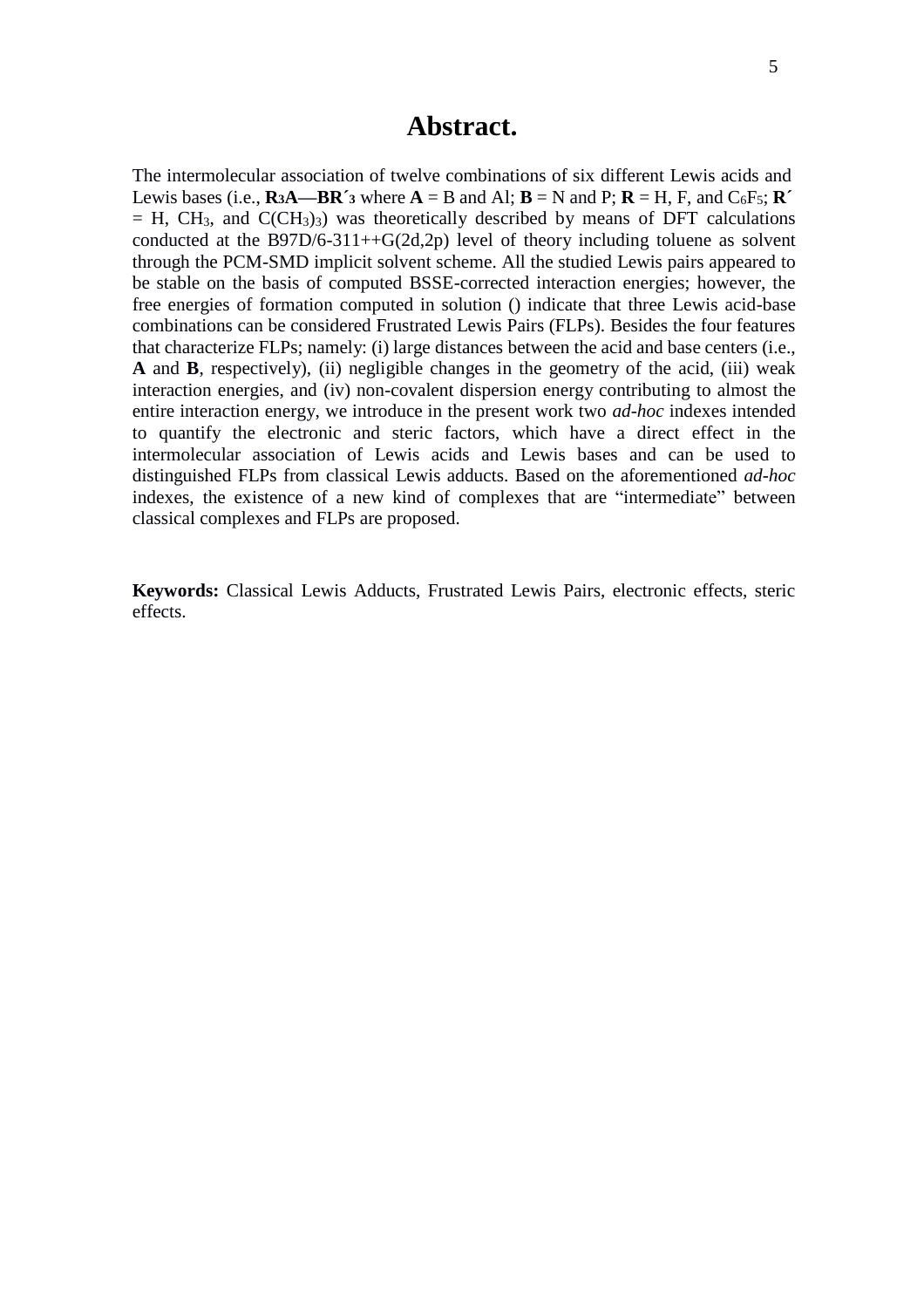# TABLA DE CONTENIDO

| Introducción               |  |
|----------------------------|--|
| Desarrollo del Tema        |  |
| Conclusiones               |  |
| Referencias bibliográficas |  |
|                            |  |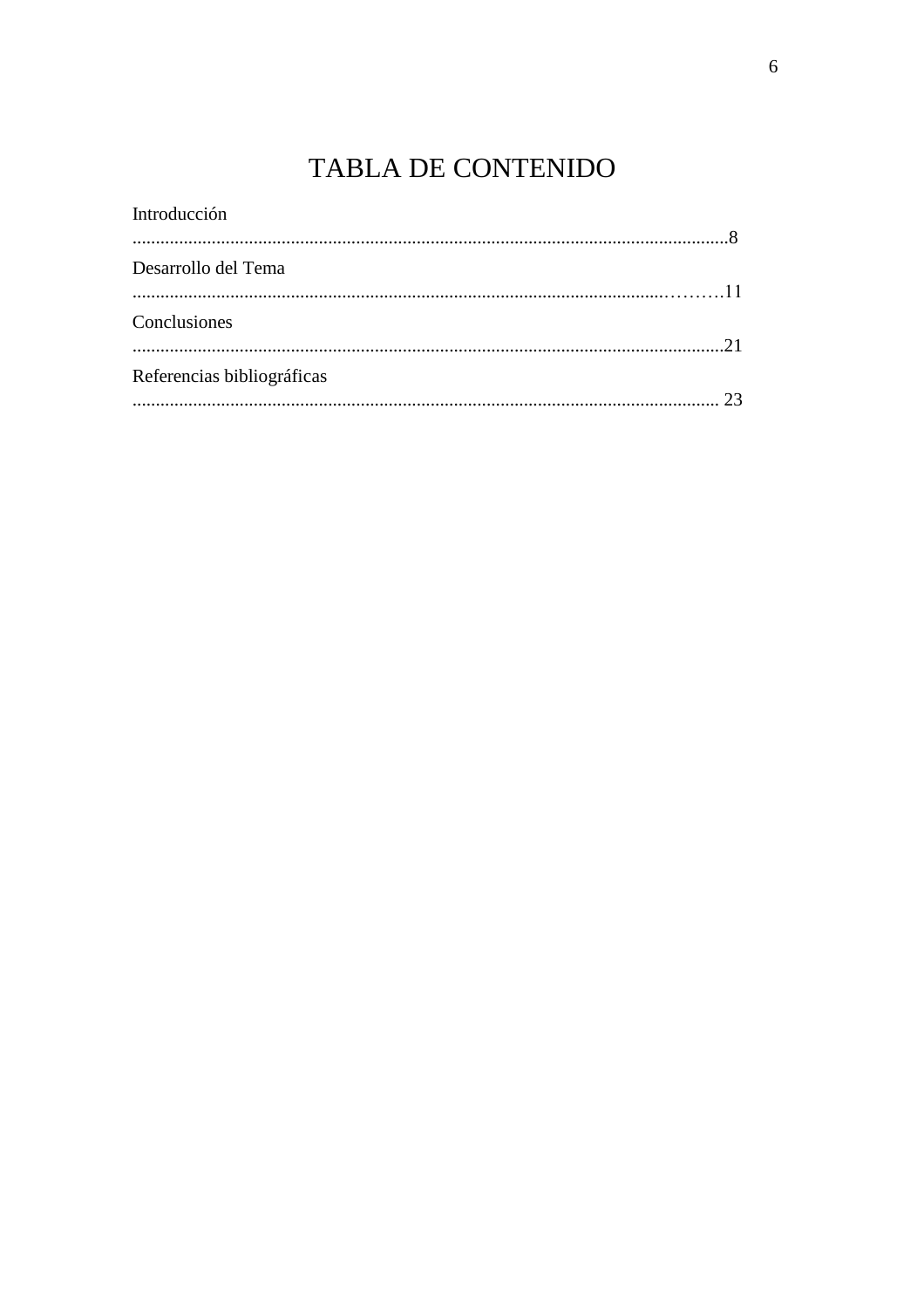# **ON THE THERMODYNAMIC STABILITY OF THE INTERMOLECULAR ASSOCIATION BETWEEN LEWIS ACIDS AND LEWIS BASES: A DFT STUDY**

Marcos Becerra<sup>a,b</sup>, Misael Real<sup>a,b</sup>, Carlos Espinosa-Gavilanes<sup>a,b</sup>, Cesar H. Zambrano<sup>a,b</sup>,

Rafael Almeida<sup>c</sup>, F. Javier Torres<sup>a,b,d</sup> and Luis Rincón<sup>a,b,c</sup>

<sup>a</sup>Universidad San Francisco de Quito, Instituto de Simulación Computacional (ISC-USFQ), Diego de Robles y Vía Interoceánica, Quito, Ecuador 17-1200-841

<sup>b</sup>Universidad San Francisco de Quito, Grupo de Química Computacional y Teórica (QCT-USFQ),

Departamento de Ingeniería Química, Diego de Robles y Vía Interoceánica, Quito, Ecuador 17-1200-841

<sup>c</sup> Departamento de Química, Facultad de Ciencias, Universidad de Los Andes, La Hechicera,

Mérida-5101, Venezuela

<sup>d</sup> Université de Bordeaux, ISM, UMR 5255, 351, Cours de la Libération, Talence F-33405, France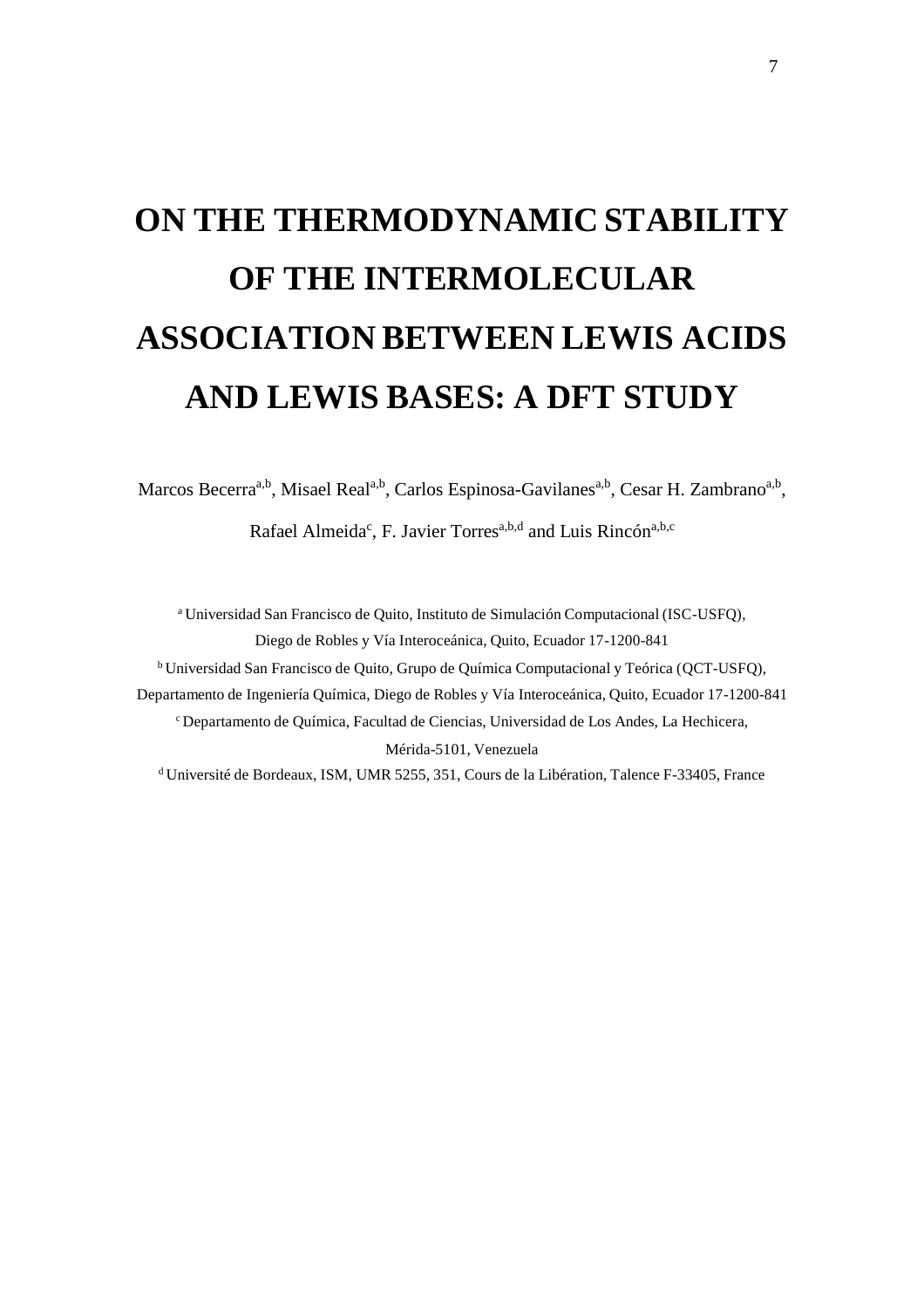#### **Introduction**

In 1923, G.N. Lewis introduced his classical definition of acids and bases in order to rationalize the behavior of numerous chemical reactions [1]. According to Lewis' definition, an acid is a molecule able to accept a pair of electrons, whereas a base is a molecule able to donate a pair of electrons. Thus, it can be stated that, at least in principle, a stable complex or adduct is always formed when acids and bases are combined as a consequence of the electron-donor/electron-acceptor interaction between the two species. The previous canon is considered one of the cornerstones in the chemistry of acids and bases, and it is also recognized as one of the most fundamental principles in organic as well as inorganic chemistry.

Even if most of the combinations of Lewis acids and bases results in a dative adduct, occasionally some combinations of bulky acids and bases appears to deviate from the Lewis simple rule [2-5]. Historically, this anomaly has been attributed to steric effects existing between the Lewis acid and the Lewis base that preclude the encounter between the reactive centers. Therefore, the thermodynamic stability and other factors governing the formation of Lewis adducts have become an aspect of growing interest, specially since the existence of the so-called Frustrated Lewis Pairs (FLP) was confirmed in 2006 by D. W. Stephan [6-7]. Stephan and collaborators showed, in an unprecedented experiment, that the combination of boranes and phosphines possessing bulky substituent groups are able to cleave the H—H bond under very mild conditions, representing the first example of a reversible  $H_2$  activation without the aid of a transition metal. This unusual reactivity is attributed to the use of a combination of a Lewis acid and a Lewis base in which the steric demand *frustrates* the formation of the classical dative adduct. As a result, the chemistry of FLPs has evolved in the last ten years as one of the most fructiferous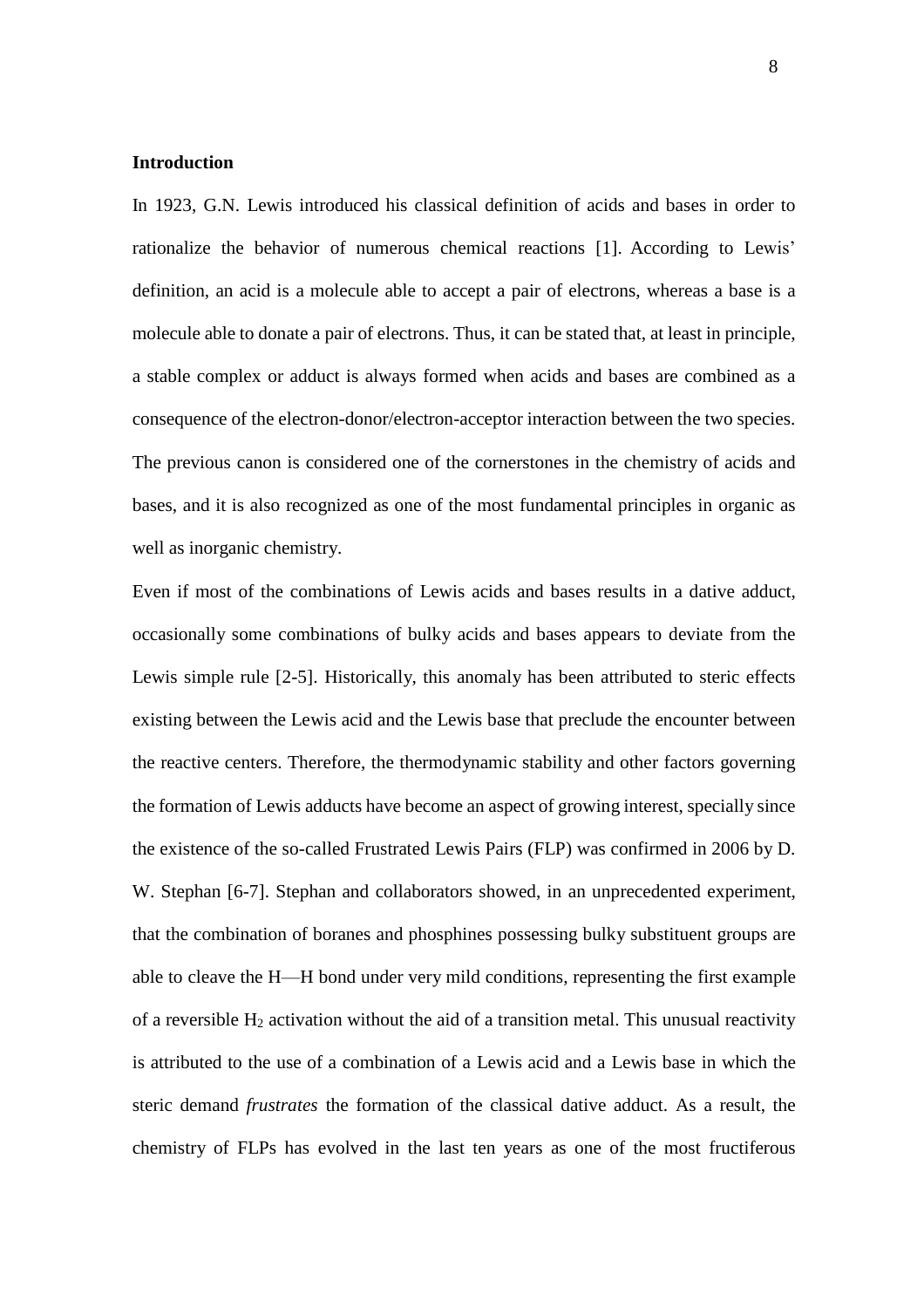strategies for metal free activation of small molecules using both intermolecular and intramolecular combinations of Lewis acids and Lewis bases [8-11].

It must be emphasized that understanding the factors that affect the stability and reactivity of the association of Lewis acid and bases represents a great challenge for electronic structure calculations. Theoretical studies agree that the weak non-covalent interactions between Lewis acids and Lewis bases are the driving forces in the formation of FLPs [12- 21]. This point has been addressed recently by Skara et al., who have investigated fourteen different Lewis pairs of various sizes using the Ziegler-Rauk energy decomposition in order to asses the relative contribution of: (i) the electrostatic and the orbital interactions, (ii) the steric effects, and (iii) the dispersion energy contribution to the total binding energy [20, 22]. In Skara's work, the orbital interactions were computed by employing a Natural Orbital Chemical Valence (NOCV) analysis [23], whereas the non-covalent interactions were described by using the Non-covalent Interaction (NCI) method [24]. Interestingly, the results of the study revealed that the weak forces present between a Lewis acid and a Lewis base are the main energetic effects leading the mechanism of FLPs formation. More recently, state-of-the-art electronic structure methods have been also applied to investigate FLPs built up from tris(pentafluorophenyl)borane ( $B(C_6F_5)$ <sub>3</sub>) and different phosphines (PR<sub>3</sub>; with R=2,4,6- $MeC_6H_2$  and t-Bu) [21]. In agreement with the results of Skara et al., the latter study showed that the weak non-covalent interactions, in particular the dispersion interactions, are the driving factors for the formation of FLPs.

In this work, a further investigation of twelve combination of different Lewis acids and Lewis bases (i.e.,  $\mathbf{R}_3\mathbf{A}$ — $\mathbf{B}\mathbf{R}$ <sup> $\hat{\mathbf{s}}$ </sup> where  $\mathbf{A} = \mathbf{B}$  and  $\mathbf{A}\mathbf{l}$ ;  $\mathbf{B} = \mathbf{N}$  and  $\mathbf{P}$ ;  $\mathbf{R} = \mathbf{H}$ ,  $\mathbf{F}$ , and  $C_6\mathbf{F}_5$ ;  $\mathbf{R}^2$  $=$  H, CH<sub>3</sub>, and C(CH<sub>3</sub>)<sub>3</sub>) is presented in order to gain deeper insights on the stability of the intermolecular association between Lewis acids and Lewis bases. In particular, the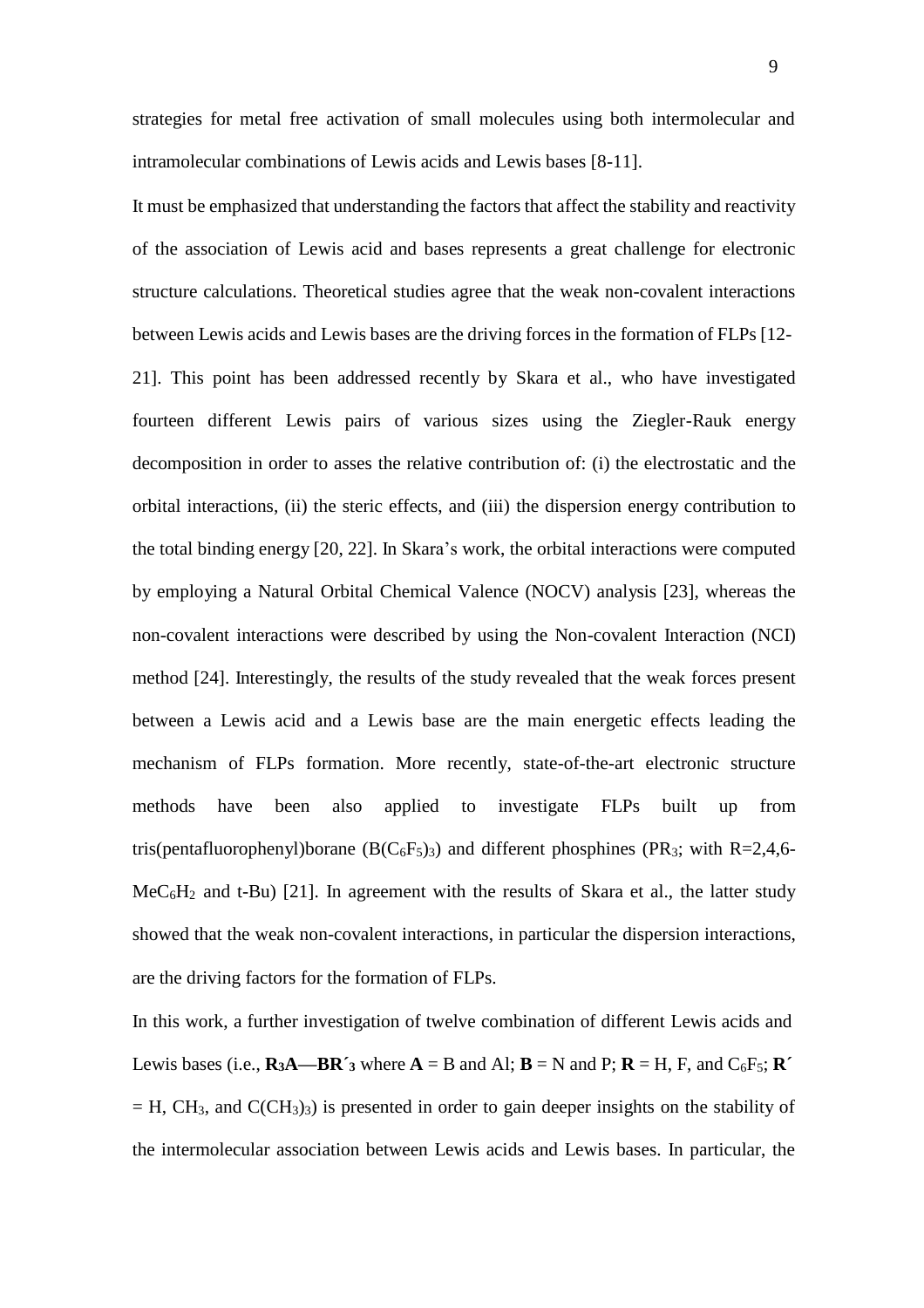energetic factors that control the overall thermodynamic stability of Lewis pairs in liquid toluene (i.e., a representative non-polar solvent) is analyzed by means of DFT calculations performed at the B97D/6-311++ $G(2d,2p)$  level of theory. In contrast with previous theoretical studies that were focused on the analysis of FLPs, the combinations of Lewis acids and Lewis bases employed herein broaden the scenario from very strong classical Lewis adducts to FLPs possessing different degrees of electronic character (i.e., **R** groups with different electron-withdrawing and electron-donating character) as well as steric effects (i.e., **R** groups of various sizes). By employing the latter models, a general perspective of the intermolecular association between Lewis acids and Lewis bases is obtained, being this description not biased towards the idea of "frustration" of the Lewis adducts. In more detail, the geometric and energetic changes occurring on the Lewis acids and Lewis bases are analyzed, and special emphasis in the contribution of the noncovalent dispersion interactions to the total energy is made. Moreover, two *ad-hoc*  indexes are introduced to account for the electronic and steric effects in the Lewis acids and the Lewis bases. Here, it is shown that these indexes can be easily calculated for the separated free gas-phase Lewis acids and Lewis bases, and they can be used to predict *a priori* whether a classical Lewis adduct or a FLPs is formed.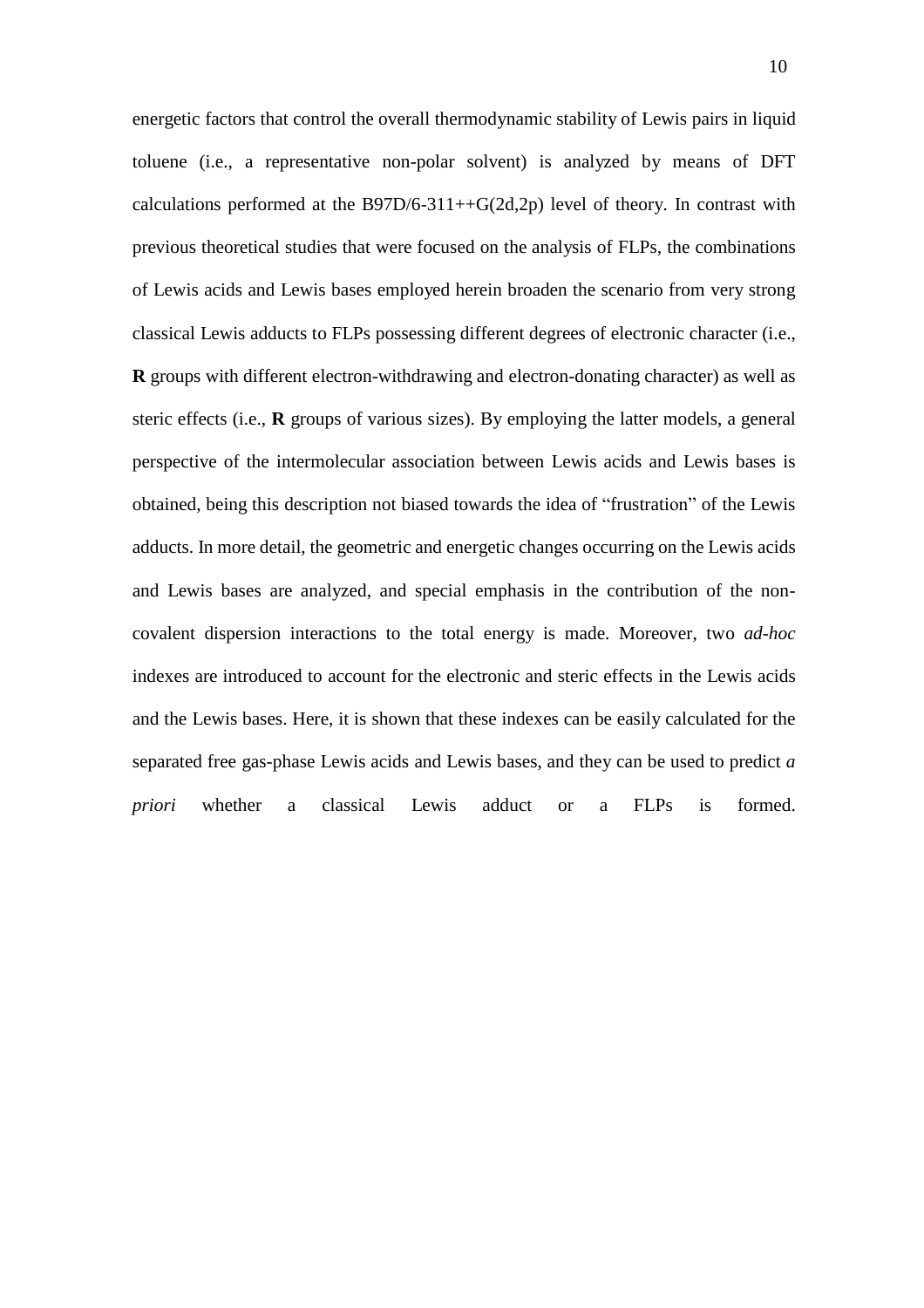#### **Computational Details**

All calculations of the present study were performed employing the Gaussian 09 suite of programs [25]. Equilibrium geometries were obtained using the dispersion corrected B97D exchange correlation functional [26] together with the large  $6-311++G(2d,2p)$ basis set [27-29] as level of theory. An ultra-fine grid was adopted for all the calculations since Lewis adducts have many soft vibrational modes. The Berni algorithm in redundant internal coordinates [30] was adopted for the geometry optimizations, and the thresholds for convergence were set to 0.00045 a.u. and 0.0003 a.u. for maximum force and rootmean-square (rms) force, respectively. The errors due to the basis set superposition (BSSE) were estimated by employing the standard counterpoise method as proposed by Boys and Bernardi [31]. Upon obtaining the equilibrium geometries of the models, a vibrational analysis was performed at the same level of calculation in order to confirm that the computed structures correspond to true minima in the potential energy surface. Subsequently, the resulting vibrational frequencies were employed to compute the zeropoint energy and thermal corrections (i.e., ZPE and ET, respectively) in the ideal gas approximation at 298.15 K and 1 atm. Although previous studies [12-19] have shown that the B97D functional provides correct qualitative trends regarding the intermolecular association of Lewis acids and Lewis bases, it must be indicated that free energy differences below 2 kcal/mol obtained with the present computational scheme are expected to be greatly affected by the non-negligible errors introduced in entropic contributions from the application of the rigid-rotor and the harmonic approximation for frequencies smaller than  $100 \text{ cm}^{-1}$ . In order to take into account the effect of the solvent, the polarizable continuum model (PCM) with the radii and non-electrostatic terms for Cramer and Truhlar solvation model was adopted. A dielectric constant value of 2.3741, corresponding to liquid toluene, was considered to perform single point calculations on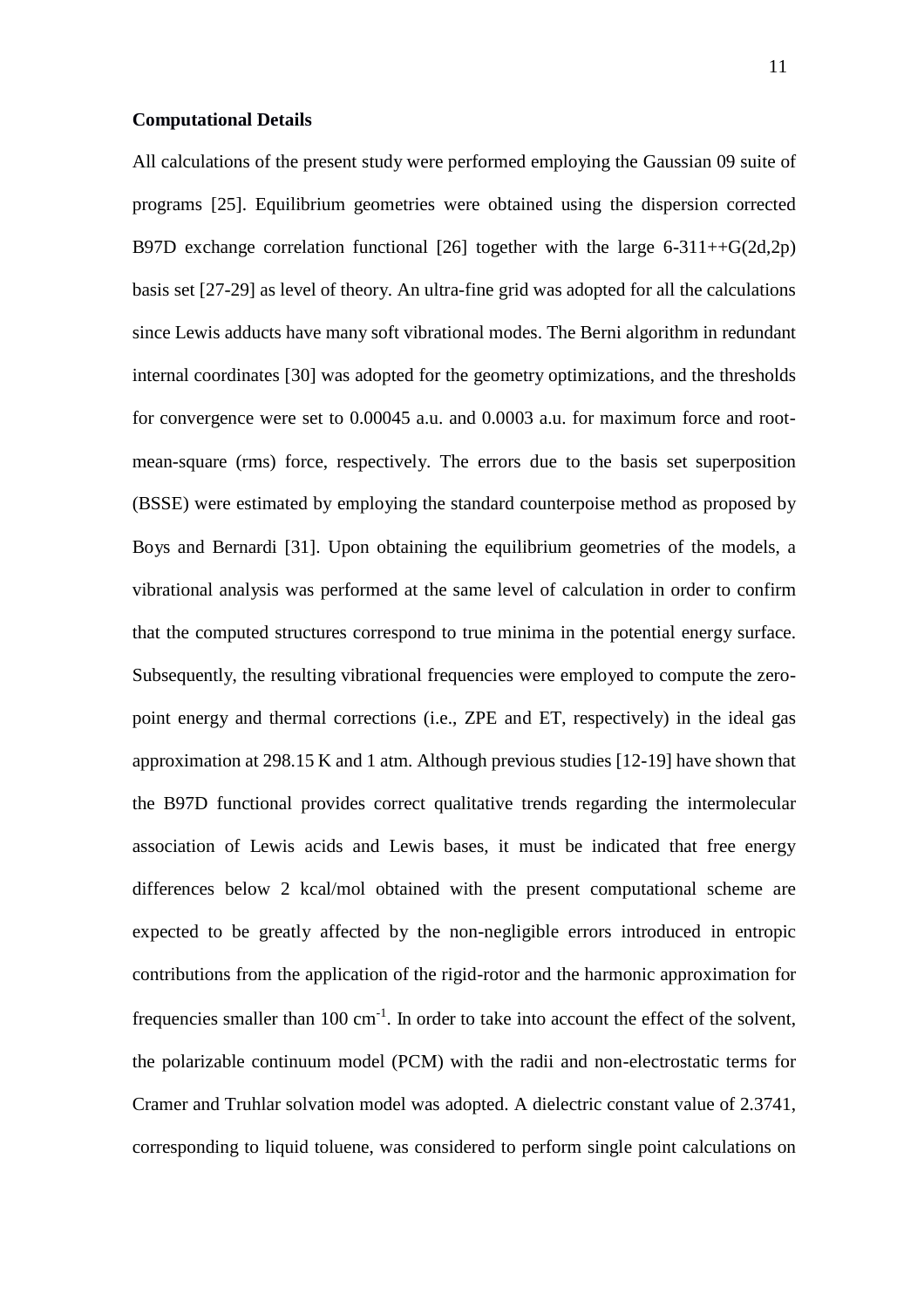the equilibrium geometry of the systems as obtained at the gas-phase. A concentration correction of  $1.89$  kcal mol<sup>-1</sup> in the calculation of solvation free energies was used to account for the change in conditions when going from 1 atm to 1 M concentration (i.e., when going from gas phase to a solution regime) [32-34].

#### **Results and Discussion**

For a sake of clarity, the present Section has been divided into three parts: (a) the analysis of the factors that contribute to the thermodynamic stability of the intermolecular association of Lewis acids and Lewis bases, (b) the geometric and energetic changes upon the formation of the Lewis adducts, and (c) a digression on the interplay between electronic and steric factors in the intermolecular association of Lewis acids and Lewis basis.

# *(a) The thermodynamic stability of the intermolecular association of Lewis Acids and Lewis Bases.*

The different Lewis acids and Lewis bases that form the twelve pairs (**1-12**) considered in the present work are reported in Table 1 together with their corresponding BSSE– uncorrected and BSSE–corrected interaction energy ( and , respectively) obtained at the B97D/6-311++G(2d,2p) level of theory. Dimers **1** to **4** correspond to the cases where the substituent groups in the acids (i.e., boranes and alanes) and bases (i.e., amines and phosphines) are H, dimers **5** to **8** are the cases where the substituents in the acids are F and the substituents in the bases are CH3, and finally, dimers **9** to **12** are the systems where the substituents on the acid are  $C_6F_5$  and the substituents on the base are  $C(CH_3)_3$ . Taking into consideration the latter descriptions, it can be stated that pairs **5**-**8** represent cases of increasing acidity/basicity character and modest or negligible changes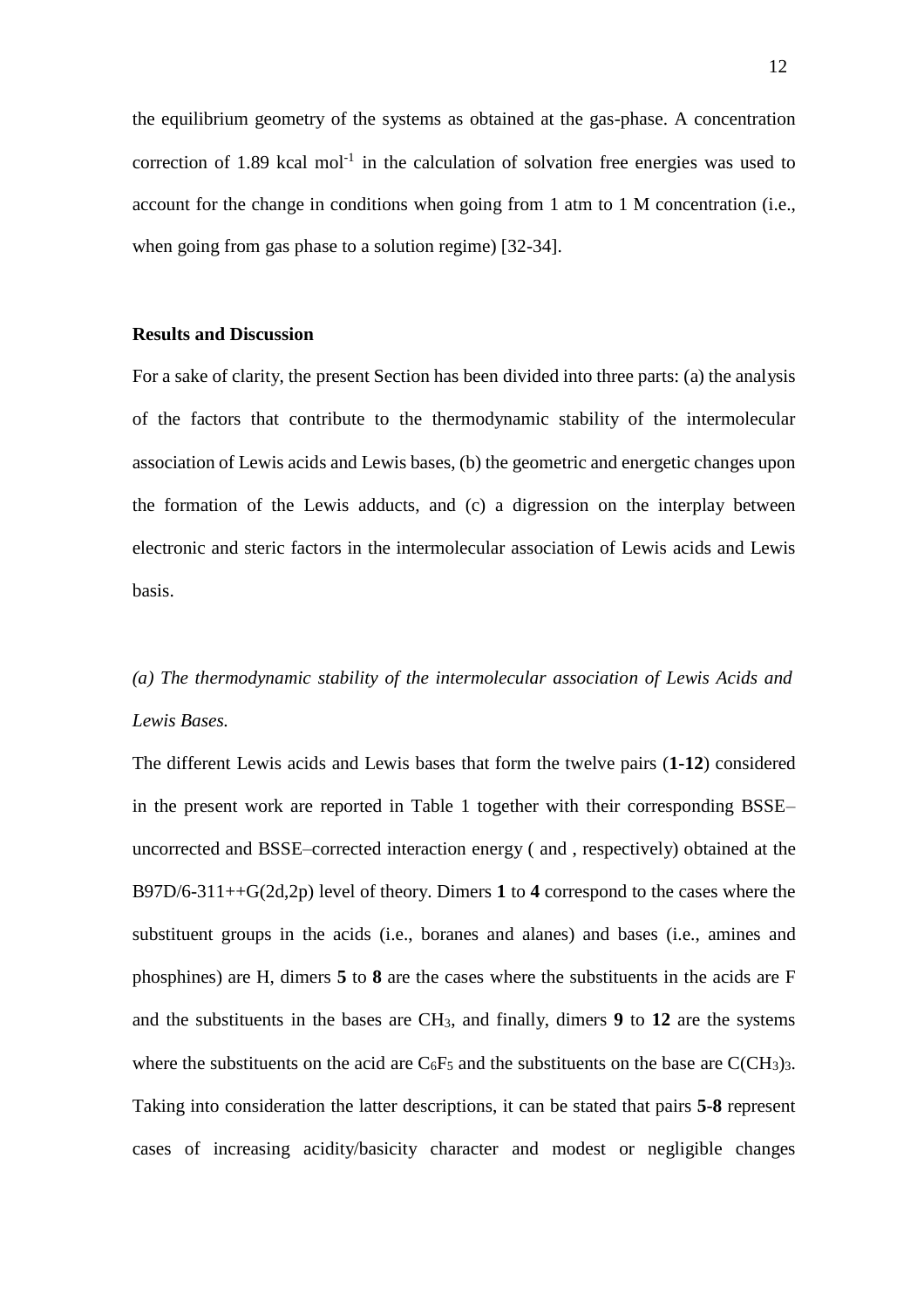concerning the steric effects when compared with **1**-**4**, whereas the pairs **9**-**12** represent systems of increasing acidity/basicity character as well as increasing steric effects with respect to **1**-**4**. From the data reported in the column 5 of Table 1, it can be observed that all the considered combinations resulted in *stable* complexes (i.e.,). However, the degree of stability in each case is different, allowing the various complexes to be classified into four categories as follows: *very strong* if the interaction energy is lower than -30 kcal/mol (a category containing the two AlF<sup>3</sup> complexes **7**-**8**), *strong* if the interaction energy is between -30 and -20 kcal/mol (5 complexes), *weak* if the interaction energy is between - 20 and -10 kcal/mol (4 complexes), and *very weak* if the interaction energy is below -10 kcal/mol (1 complex). Afterwards, it will be commented on how this preliminary classification provides relevant information for the discrimination of FLPs among the group of the Lewis acid-base pairs considered in the present study. Upon comparison of columns 4 and 5, it is observed that the BSSE values (i.e., the difference) depend on the size of the substituent groups of the Lewis pairs as follows: the larger the components of a pair the larger its BSSE. Thus, the BSSE values are within the 0.36-0.25 kcal/mol, 1.36- 2.03 kcal/mol, and 2.80-3.11 kcal/mol ranges for the groups of dimers **1**-**4**, **5**-**8**, and **9**-**12**, respectively. In column 6 of Table 1, the values of the gas phase enthalpy computed at 298.15 K, are reported. When subtracting these values from the ones, the contribution of the zero-point energy and the thermal corrections to the enthalpy are obtained. In contrast to the BSSE values, a particular trend is not found regarding either the zero-point energy or the thermal corrections to the enthalpy. The sum of these corrections span the 1.21 to 3.64 kcal/mol range, being the two greatest values the quantities associated to **1**  and **12** (i.e.,  $H_3B-MH_3$ ,  $(C_6F_5)$ <sub>3</sub>Al—P( $C(CH_3)$ <sub>3</sub>)<sub>3</sub>, respectively). Values reported in column 7 are the gas phase free energy of formation () computed at 298.15 K. The difference between these data and the gas phase enthalpy corresponds to the gas phase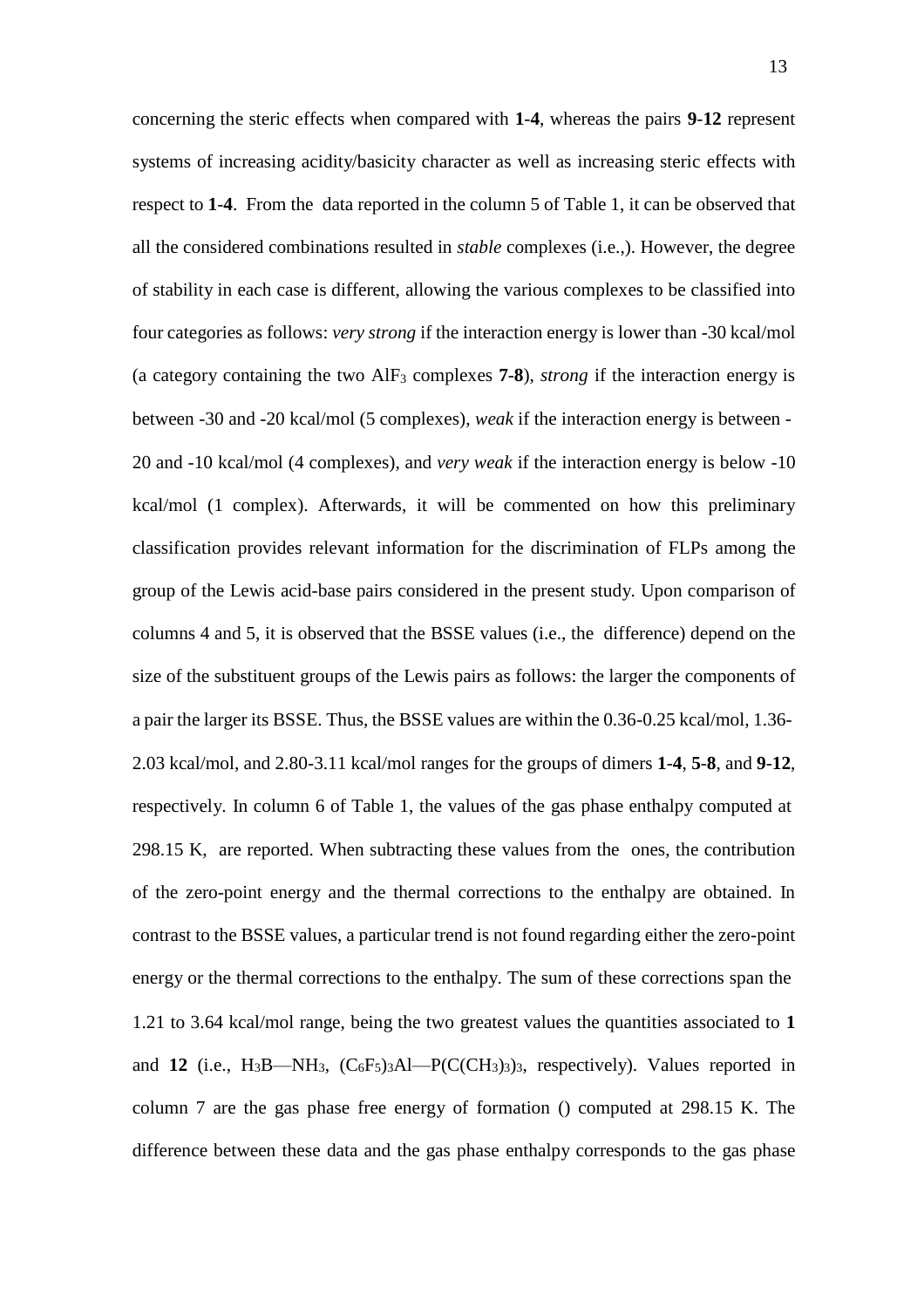entropic components (), which is a positive quantity for all cases and span the 8.83 to 16.87 kcal/mol range. Previous works have remarked that the gas phase entropy is the most destabilizing component in the intermolecular association of Lewis pairs [19-21], and it could lead to the formation of FLPs. In agreement with the latter statement, the largest value (16.28 kcal/mol) obtained in the present study corresponds to the  $(C_6F_5)_3$ Al—P(C(CH<sub>3</sub>)<sub>3</sub>)<sub>3</sub> pair (12), which possesses bulky R substituents. However, it must be indicated that relatively large values are also found in other pairs including some of those possessing less bulky R groups. The last thermodynamic quantities reported in Table 1 correspond to the PCM-SMD free energy values (). By analyzing the computed values, it can be pointed out that the formation of dimers **9**, **10**, and **11** is not favorable from the thermodynamic point of view, and they can be suggested as FLPs. The last Lewis pair (**12**) is particularly interesting because, notwithstanding it has the theoretic conditions to give rise to a FLP, its formation is slightly favorable according to its value of -4.46 kcal/mol. A plausible explanation for this is that **12** has some characteristics of a classic Lewis adduct as well as a FLP; thus, it represents an "intermediate" system.

It is remarkable that the zero-point energy, the gas phase thermal corrections to the enthalpy, and the entropic correction to the gas phase free energy are approximately similar in each of the complexes (i.e., deviations not larger than 3 kcal/mol) regardless of the fact that these systems are different regarding the electron-withdrawing/electrondonating character of the R substituent groups or the nature of the centers of the Lewis acid and Lewis base (with the notable exception of **12**). As a final remark of the present section, it can be denoted that the average increase in energy from to is 11.76 kcal/mol and 15.04 kcal/mol from to for the bulky substituents (**9-12**). These values are slightly lower than values previously reported, for instance, Skara et al. have obtained values for fourteen FLPs with an increment in energy between 16.4 and 21.5 kcal/mol (an average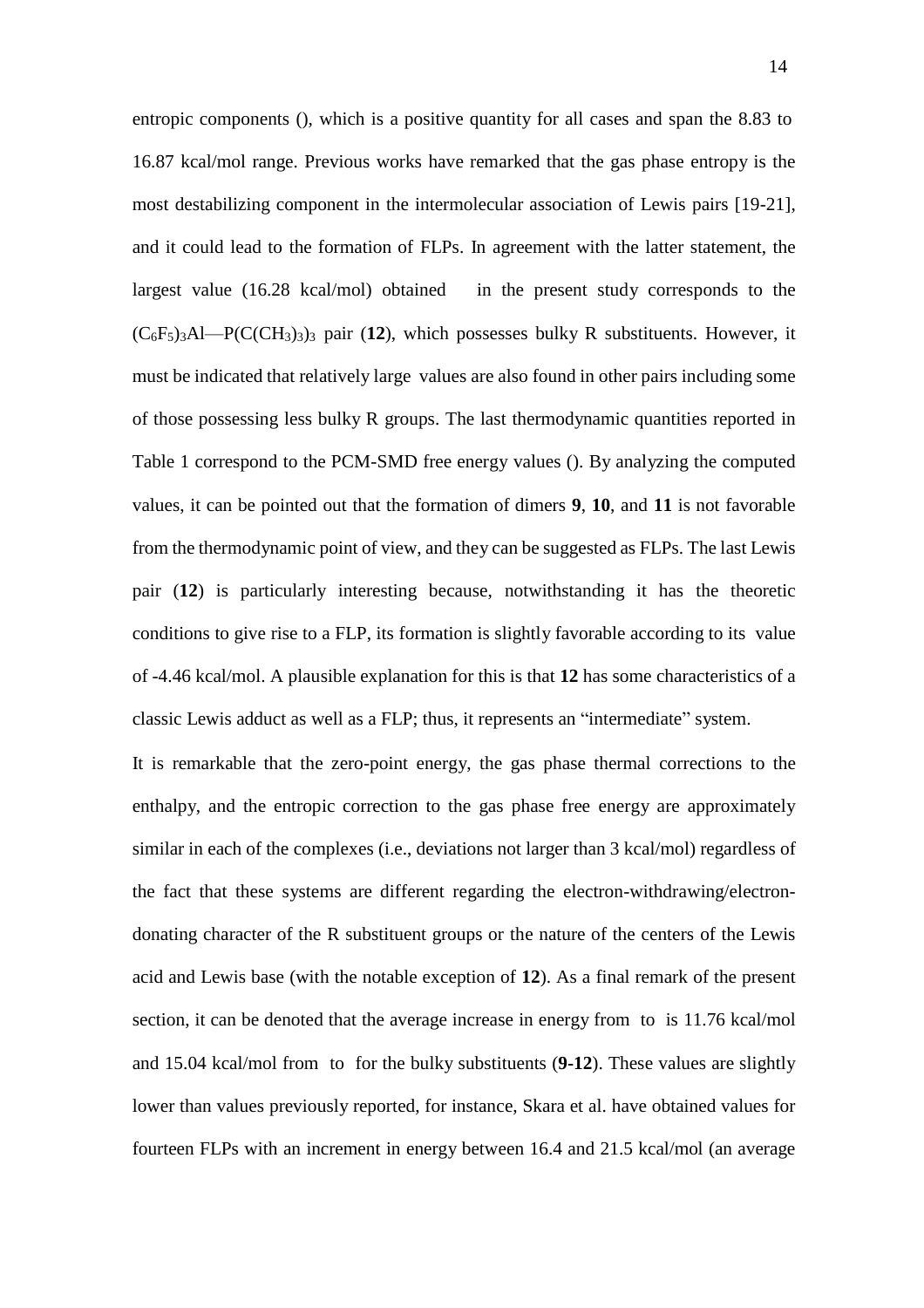of 18.29 kcal/mol) from to using  $\Box$ B97x -D/6-311++G(d,p), and Bannwarth, Hansen and Grimme have reported a value of 13.3 kcal/mol for the pair  $B(C_6F_5)_3-P(t-Bu)_3$  from to and 12.4 kcal/mol from to by employ the COSMO-RS solvation model [21].

*(b) Geometric and energetic changes upon the combination of the Lewis acids and Lewis bases*

Conceptually, the formation of a Lewis pair can be ideally divided into two steps: (i) the distortion of the Lewis acid and the Lewis base to the geometry that these species adopt when compose the complex and (ii) the subsequent establishment of a binding interaction between the acid and the base reactive centers. Thus, it results reasonable to analyze the binding energies obtained for systems **1-12** as a sum of the above-mentioned contributions by considering the following expression:

#### (1)

where is the energy of X with the geometry in the dimer AB and is the optimized energy for X. and are always destabilizing terms, whereas the last term, , corresponds to the stabilizing effects due to polarization, exchange, and charge transfer between the Lewis acid and the Lewis base at the fixed complex geometry. The terms of the energy decomposition in Ec. (1) are presented in Table 2 together with some relevant geometrical features of systems **1-12**. Table 2 also includes the change in the dispersion energy correction, , obtained at the B97D level for the different Lewis acid-base pairs upon comparison with their free components. Results reported in Table 2 are commented in a more detailed manner in the following paragraphs.

In general terms, the bond distance between the Lewis acid and the Lewis base can be ascertained from the covalent distances between the electron donor and electron acceptor atoms; therefore, the trend,  $B-N < B-P \approx A I-N < A I-P$  is expected for the studied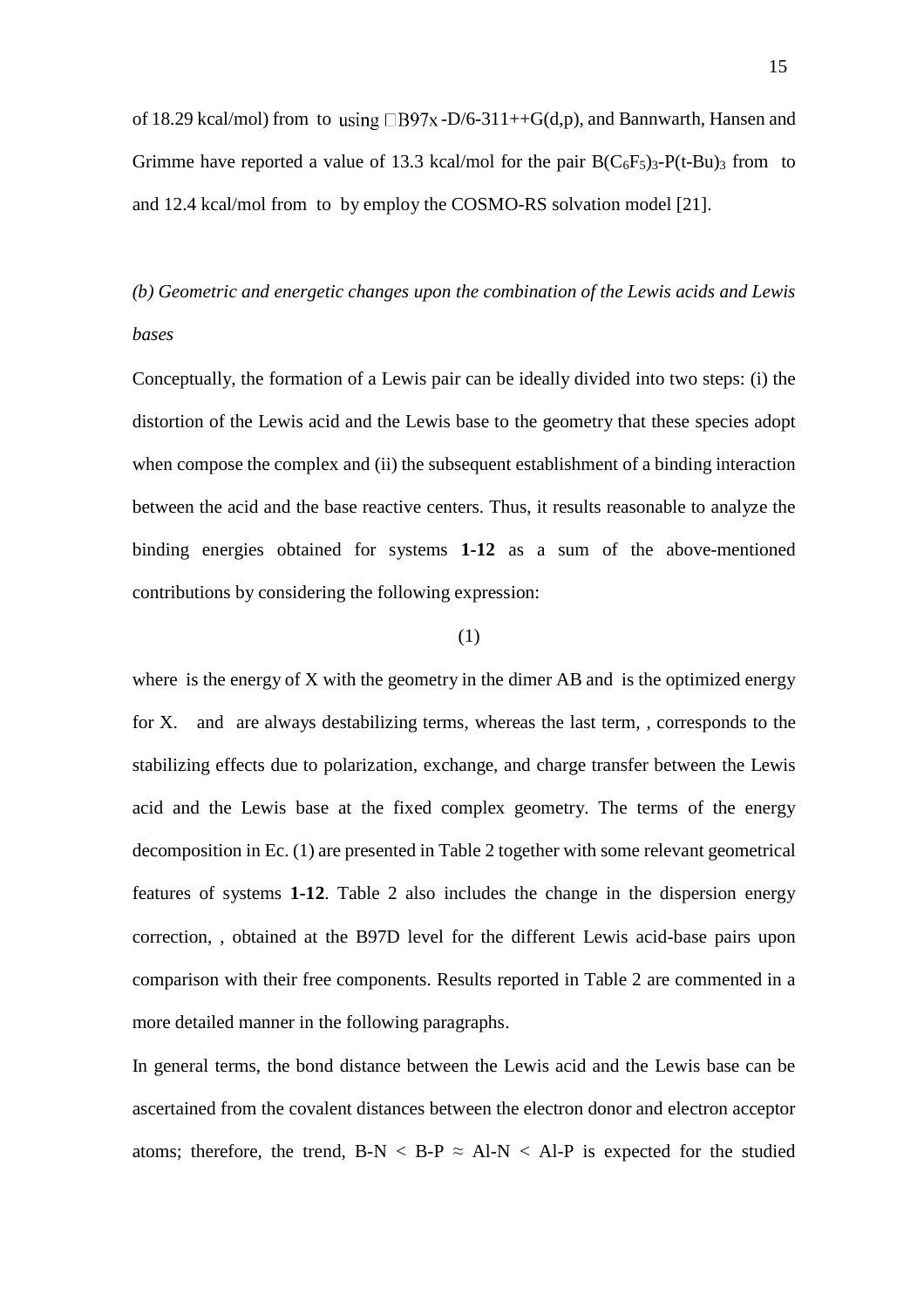molecules. From the data reported in Table 2, it is observed that the latter trend applies only in the case of the Lewis pairs **1**-**8**, whereas much larger values (almost twice as larger) were observed for the bulkier systems (**9**-**11**), excluding pair **12**, where some favorable interaction is evident from the calculated  $(2.71 \text{ Å})$  shorter distance.

From a structural consideration, it can be stated that the trigonal planar structure of free Lewis acids must be deformed to acquire a pseudo-tetrahedral configuration in order to interact with a Lewis base. In view of the latter rule, the angle **R-A-B** can be used as an indicator of the degree of change in the geometry of a Lewis acid when being part of a Lewis adduct. In principle, large deviations from 90° (i.e., characteristic of an undeformed acid) are associated with significant geometrical distortions and great distortion energies. In classic Lewis adducts this deformation tends to be large, being more significant for boranes than for alanes. On the other hand, for the case of FLPs, almost negligible changes in the **R-A-B** angle are determined.

As explained previously, the BSSE, the thermal correction to the enthalpy, the entropic factor, and the solvation energy, produce an increase in the binding energy on the order of 15-20 kcal/mol for bulky substituents like complexes **9**-**12** (Table 1), and on the order of 10-12 kcal/mol for the small substituents (**1**-**8**). This increment produces a positive Free energy of complexation for weak and very weak interactions, being this characteristic observed in FLPs.

The most intriguing observation concerning FLPs is the fact that the contribution of the non-covalent dipersion interactions is larger than . Previous works have revealed that, although several kinds of weak interactions such as dispersion,  $\pi-\pi$  stacking, C-H $\forall \pi$ interactions, weak hydrogen bonding and halogen bonding are present in FLPs [20], the dispersion forces are dominant since they counteract the destabilizing factors caused by the steric factors of the bulky substituents [12-21]. From data in Table 2, it is observed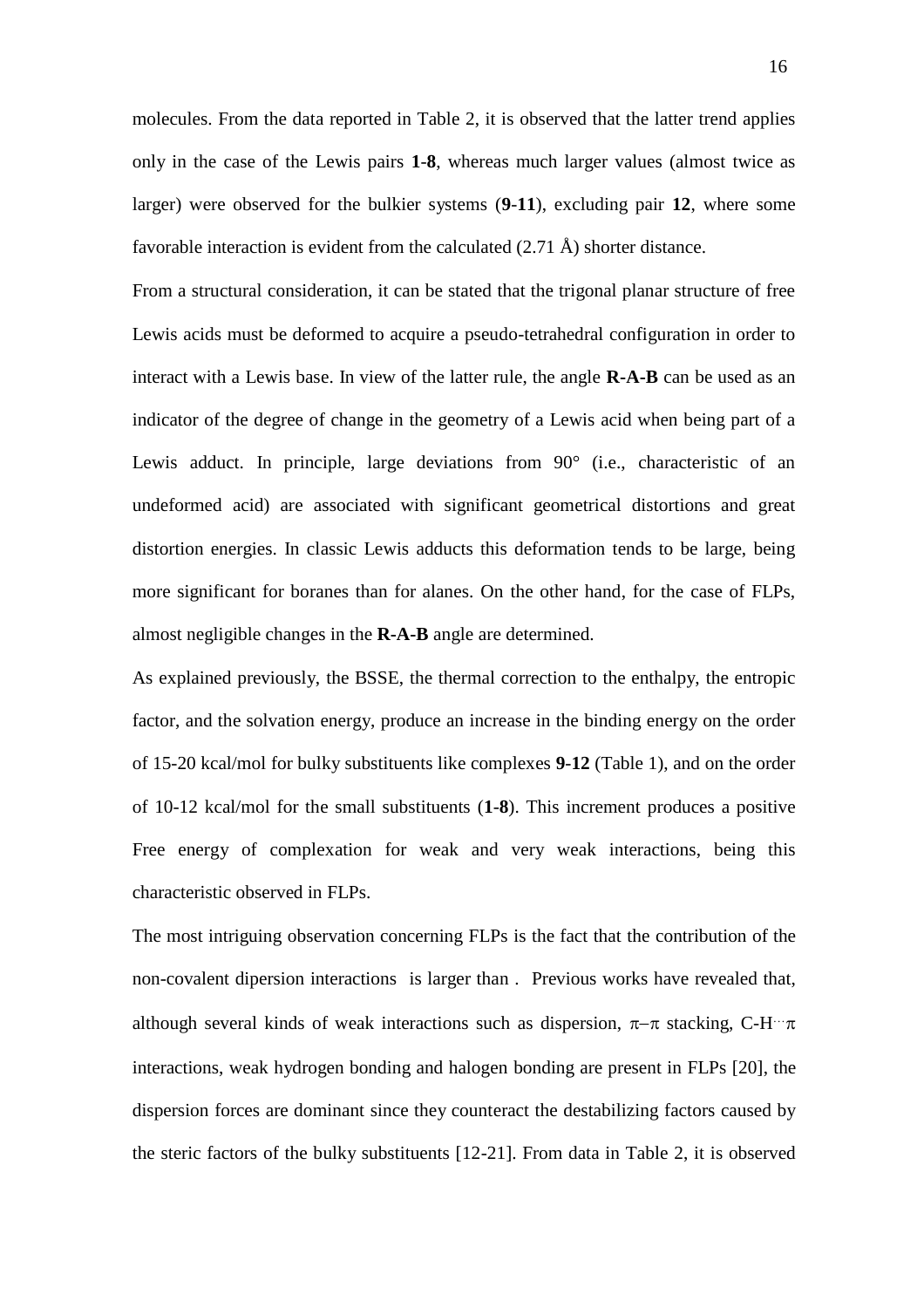that the complex between  $\text{Al}(C_6F_5)$ <sub>3</sub> and  $\text{P}(t-Bu)$ <sub>3</sub> (12) is unique in the sense that the dispersion energy accounts for almost the whole binding energy value; however, this pair cannot be considered a FLP because it represents a thermodynamic stable system as determined on the basis of its free energy computed in solvent (Table 1). From the data of Table 2, it is also observed that the three pairs identified as FLPs (**9**-**11**), on the basis of their positive values (Table 1), are characterized by the following four properties: (i) very large distances between the acid and base center (i.e.,  $A - B > 4$  Å), (ii) almost negligible changes in the geometry of the Lewis acid (i.e., **R**-**A-B** bond angle close to 90° and ), (iii) weak BSSE-corrected interactions energies (see Table 1) and (i.e., and kcal/mol), and (iv) very large values of the change of the dispersion energy, , which is the primary stabilizing factor.

# *(c) The interplay between electronic and steric effects in the intermolecular association of FLPs*

In this section, a rationalization of the changes in interaction energy associated to the stabilization of Lewis adducts is addressed. As previously indicated, systems **1-8** have been identified as classic Lewis complexes, whose stability can be rationalized, almost enterely, on the basis of electronic factors. The most popular and simplest electronic descriptor for Lewis pairs is the energy difference between the LUMO of the Lewis acid and the HOMO of the Lewis base, . However, other global reactivity descriptors within the framework of the hard-soft acid-base principle have been proposed [35] as quantities that relate the charge transfer with the binding energy in a simple way. For compounds **1-4**, the interaction energy () reported in Table 1 decreases in the following order  $1 > 3$ **2** > **4** in agreement with the values of that are found to be 3.36 eV for B-N, 3.84 eV for Al-N, 3.87 eV for B-P, and 4.36 eV for Al-P. The same behavior applies for the case of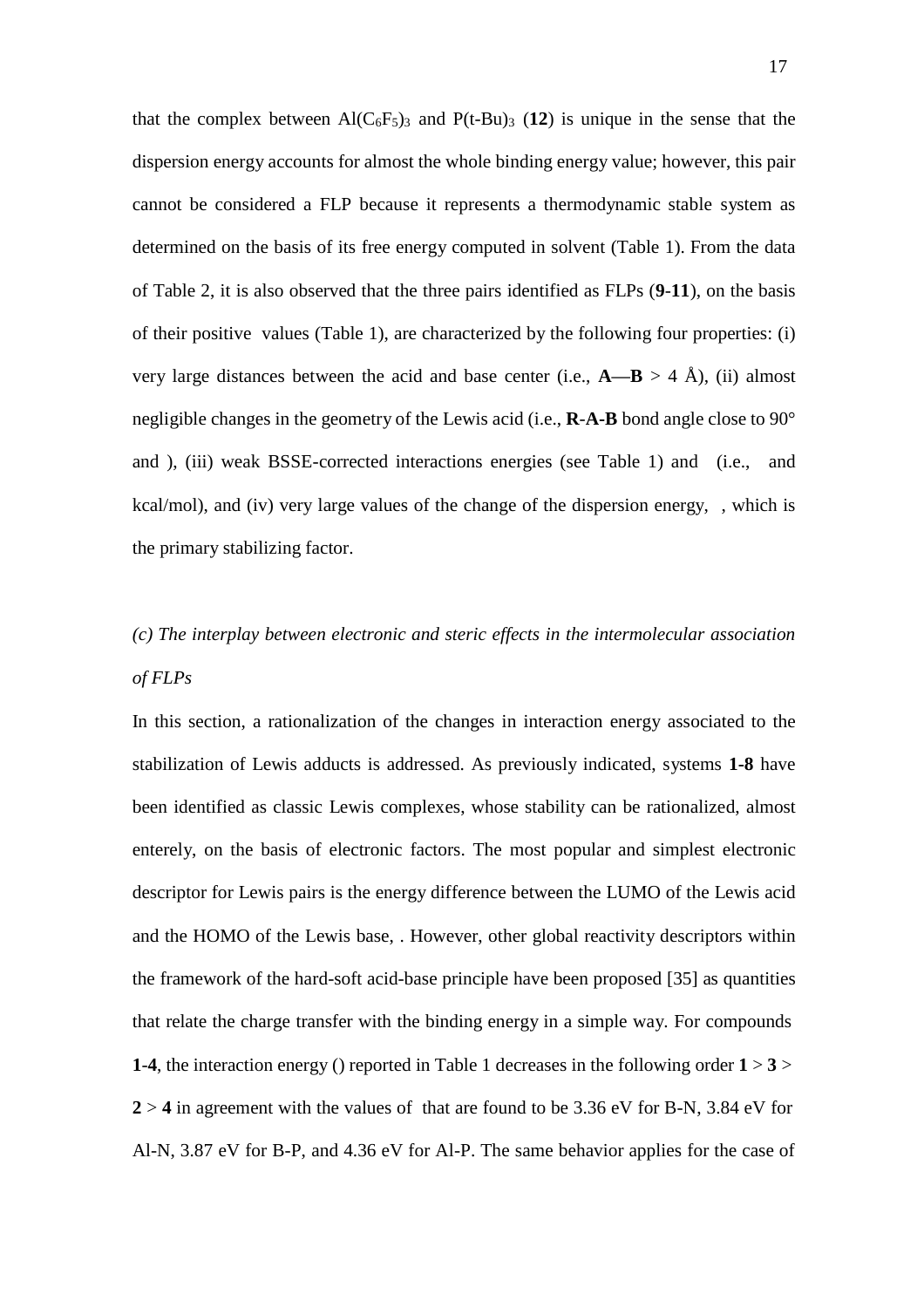**5**-**8** for which the computed are 2.37 eV for Al-N, 2.77 eV for Al-P, 4.20 eV for B-N and 4.60 eV for B-P. Interestingly the order of the frontier orbital gap is reverse in the case of systems possessing bulkier substituents. The stronger complex **12** has the largest value, 1.50 eV, whereas the weaker system **9** has the smallest, 0.30 eV. Clearly, for the last four complexes, steric factors play a relevant role in determining the interaction. Unfortunately, even if the concept of steric effects are commonly invoked to explain phenomena occurring at the molecular level, finding an unique definition of steric descriptors has been referred to as one of the most elusive problems in chemistry [35]. One reason for this is the fact that steric effects are not linked to any direct physical observable, and they are, therefore, subject to interpretation. In the case of a Lewis pair, the steric effects come from two main sources: (i) on one hand, it is evident that steric effects increase with the volume of the substituents attached to the acid and base center and (ii) on the other hand (although this is not completely evident), the steric effects depends on the size of the reactivity center. Therefore, centers belonging to the second row of the periodic table (Al or P) present lower steric effects than first period centers for a given R substituent group. It must be indicated that the second assumption is related to the simple observation that the energy necessary to deform a Lewis acid or a Lewis base is lower for second period atoms. Based on these assumptions, an *ad-hoc* steric index can be introduced by dividing the "volume" of the substituent by the "radii" of the Lewis acid or Lewis base center. It must be noted that the previous principle is independent of the precise definition of "volume" or "radii".

In order to obtain an estimation of the volume of the substituents, the Weizsaker kinetic energy functional can be used,

.  $(2)$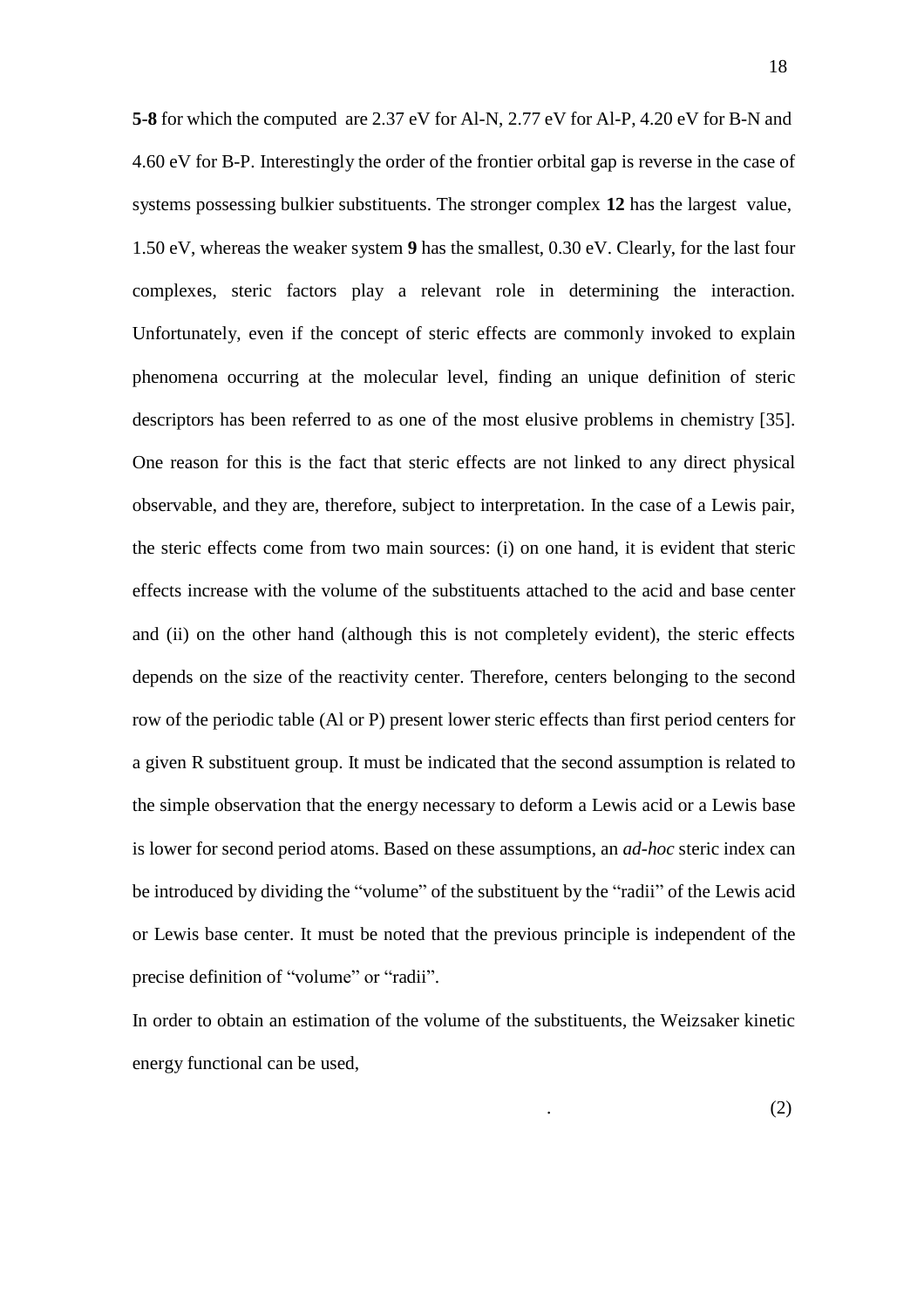The Weizsacker energy was used because it has proven to be an indication of the changes in the volume of a given system [37-39], and it can be easily calculated by employing the wavefunction file (i.e., WFN output), obtained with the program Gaussian, through our in-home implementation of the Becke integration methodology based on the atomic fuzzy Voronoi polyhedral [40]. For each atomic basin, the radial integration has been performed using 40 points in the Chebyshev's quadrature, while for the angular part, the Lebedev's quadrature method with 194 points has been employed. Changes in are related to the changes in the volume of the system; therefore, a simpler estimation of the steric contribution of the substituents in the Lewis acid and the Lewis base can easily be associated to the change in the Weizsacker energy when they are compared with a reference substituent (i.e., **R**=**R´**=H). In view of this, the steric volumen for a substituent R in the Lewis acid is defined as, where  $A = B$  or Al. In a similar fashion, the steric volume for a substituent in the Lewis base is defined as, where  $\mathbf{B} = N$  or P. In order to consider the effect of the different centers, the contributions of the Lewis acid and the Lewis base is divided by the Brag-Slater radii of the reactive center (in atomic units) [41]. On this manner, the steric indexes and are introduced for Lewis acids and Lewis bases, respectively. For a Lewis pair, the steric index is defined as the mean of the steric indexes of the individual Lewis acid and Lewis base, . This *ad-hoc* steric effect definition is more illustrative for the present case than the changes in the Weizsacker energy associated with the dimer formation that tends to be negative due to a diminishing effect in the molecular volume of the complex when compared to the free Lewis acid and Lewis base [36-39]. Figure 1 shows a plot of the electronic index, defined as in units of  $eV^{-1}$ , versus the steric index in units of Hartree/Bohr for the twelve complexes studied in the work. Three zones can be identified in this plot: (i) the lower-left corner characterized by the presence of all the eight classical adducts for which the electronic index is lower than  $1 \text{ eV}^{-1}$  and the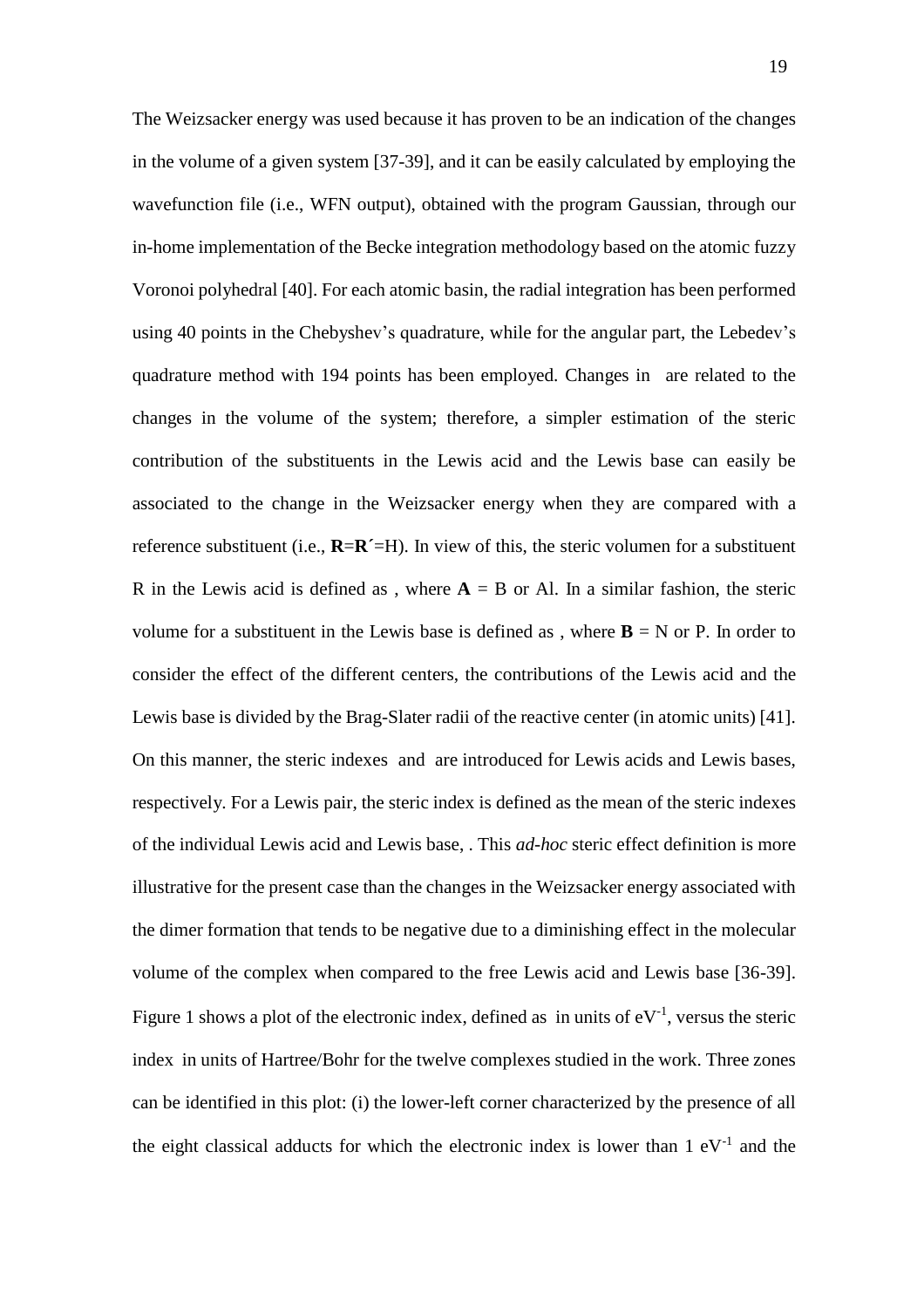steric index never reaches 500 Hartree/Bohr. (ii) the top-right corner characterized by the presence of FLPs for which the electronic factors exceed  $1 \text{ eV}^{-1}$  and the steric index is above 1000 Hartree/Bohr, and (iii) a zone between i and ii, where the system, identified as "intermediate"  $(12)$ , resides having an electronic factor between  $0.5$ -1.5 eV<sup>-1</sup> and a steric index between 600-1000 Hartree/Bohr. Before concluding, some comments on the limitations of our approach must be conveyed. The numerical values of the electronic index described above () can change slightly when different methodologies and basis sets are adopted; however, previous works [35] shows that the relative trends might be maintained regardless the computational method employed. In contrast, the steric index introduced is approximately independent of the level of calculation because it is based in the electron density and a standard definition of atomic radii. Therefore, it is expected that similar conclusions could be obtained when adopting other levels of theory.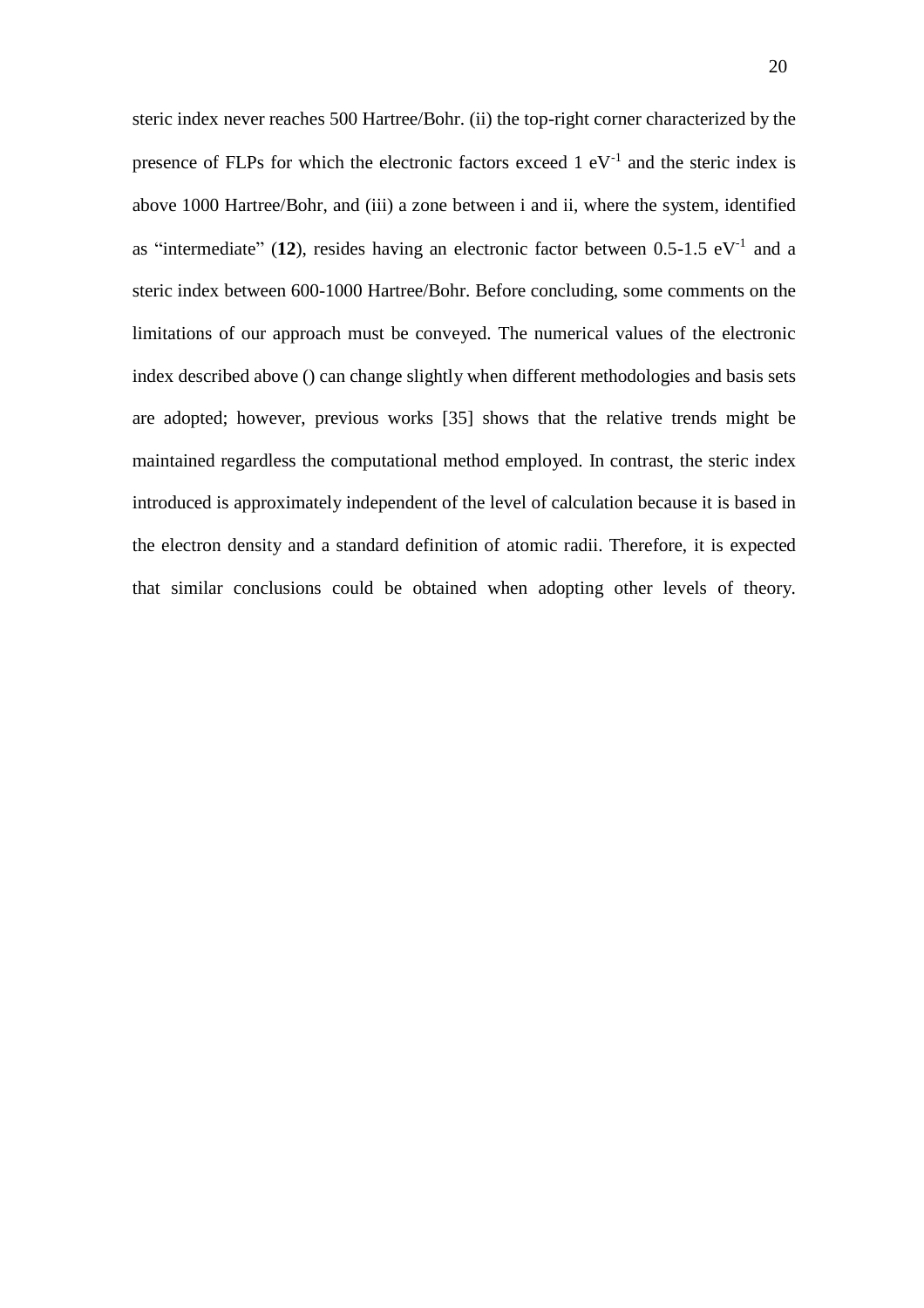#### **Conclusions**

We thoroughly investigate the interactions between twelve Lewis pairs, that span from classical adducts to FLPs, with the purpose of gaining deeper insights in the factors associated with their thermodynamic stability. On the basis of their binding energies all complexes are stable at different degrees; however, due to thermal corrections to the enthalpy, entropic factors and solvation effects, a positive value was computed for three complexes, which were identified as FLPs. When compared with classical complexes, the three identified FLPs show the following unique characteristics: (i) the bond distance between the acid and base center are larger than 4.0  $\AA$ , a distance in which negligible interactions between the centers is expected, (ii) the geometry of the Lewis acid is almost undeformed, (iii) the interaction energy is negative but larger than -15 kcal/mol (weak interaction), and (iv) the contribution from non-covalent dispersion term represents the largest contribution to the total interaction energy.

In order to rationalized these results we introduce a classical electronic index based on the difference in energy between the LUMO of the acids and the HOMO of the base, and an *ad-hoc* steric index that takes into account two considerations: (i) the larger the volume of the substituents attached to the acid or the base center the more important the steric effect and (ii) the larger the center radii the less significant the steric effect. In our definition, we take as a reference for the steric index the Lewis acids and Lewis bases with H as substituents where the volume of the substituents were estimated using the Waizsacker kinetic energy functional. On this way, we could discriminate classical adducts and FLPs using a plot of the electronic versus the steric indexes. Moreover, a third kind of intermolecular complexes was identified. We described this system as an "intermediate" complex, whose free energy in solution is slightly negative (i.e.,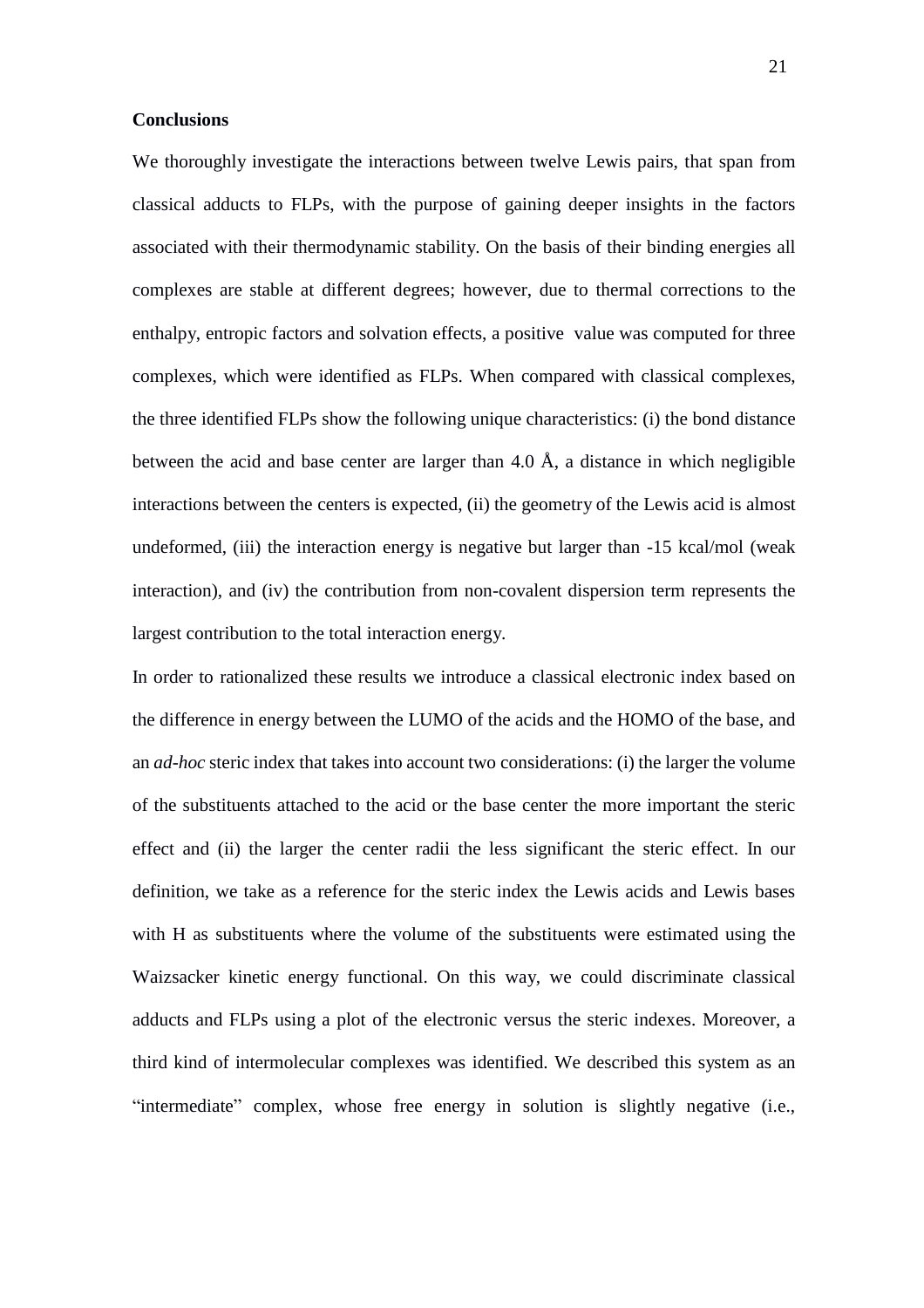22

characteristic of a classical complexes), but its non-covalent dispersion energy contributes to most of the total interaction energy (i.e., characteristic of a FLP).

In the present work our *ad-hoc* indexes were employed for discriminating FLPs from classical adducts. However, it must be pointed out that these indexes can also be employed for the classification of the different reactivity character (in terms of reversible uptake of  $H_2$ , irreversible uptake of  $H_2$  or no reactivity with  $H_2$ ) of the members of a particular FLP family. This particular idea is a matter of future investigations in this field. As a final remark, it can be indicated that this work employs a restricted sampling of twelve combinations of acids and bases, in which only three of them can be considered as FLPs; therefore, the generalizations presented could be considered at a first instance quite speculative. Certainly, a more extended scrutiny of Lewis acid-base systems is mandatory to confirm the potential of the present approach to classify intermolecular complexes between Lewis pairs. However, we anticipate few changes in the overall distribution of the plot shown in Figure 1 when considering a more extended group of cases since the studied complexes span a broad spectrum in terms of centers and substituents.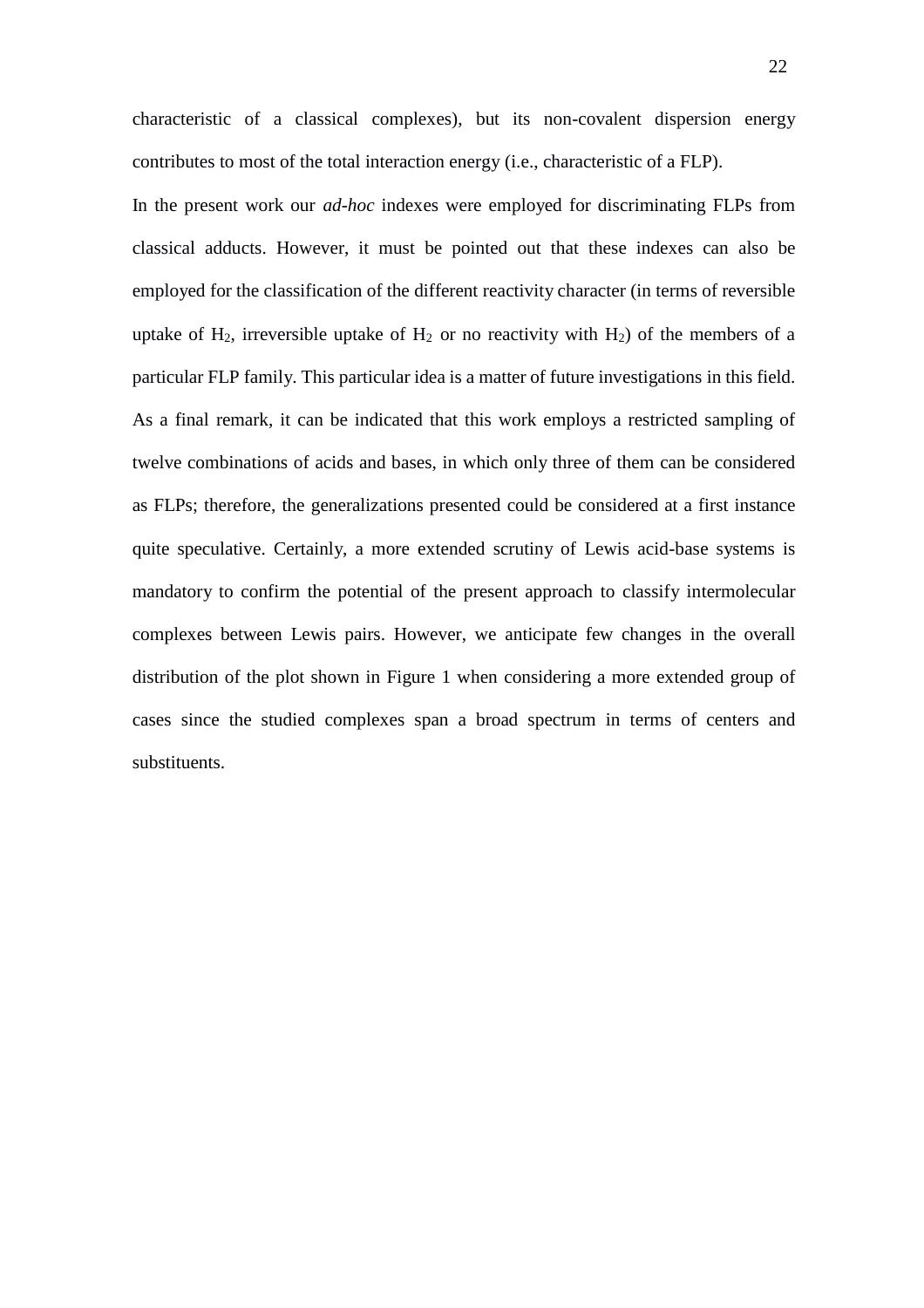#### **Acknowledgements**

This work has been performed by employing the resources of the USFQ's High Performance Computing system (HPC-USFQ). The authors would like to thank USFQ's chancellor and collaboration grants program for financial support.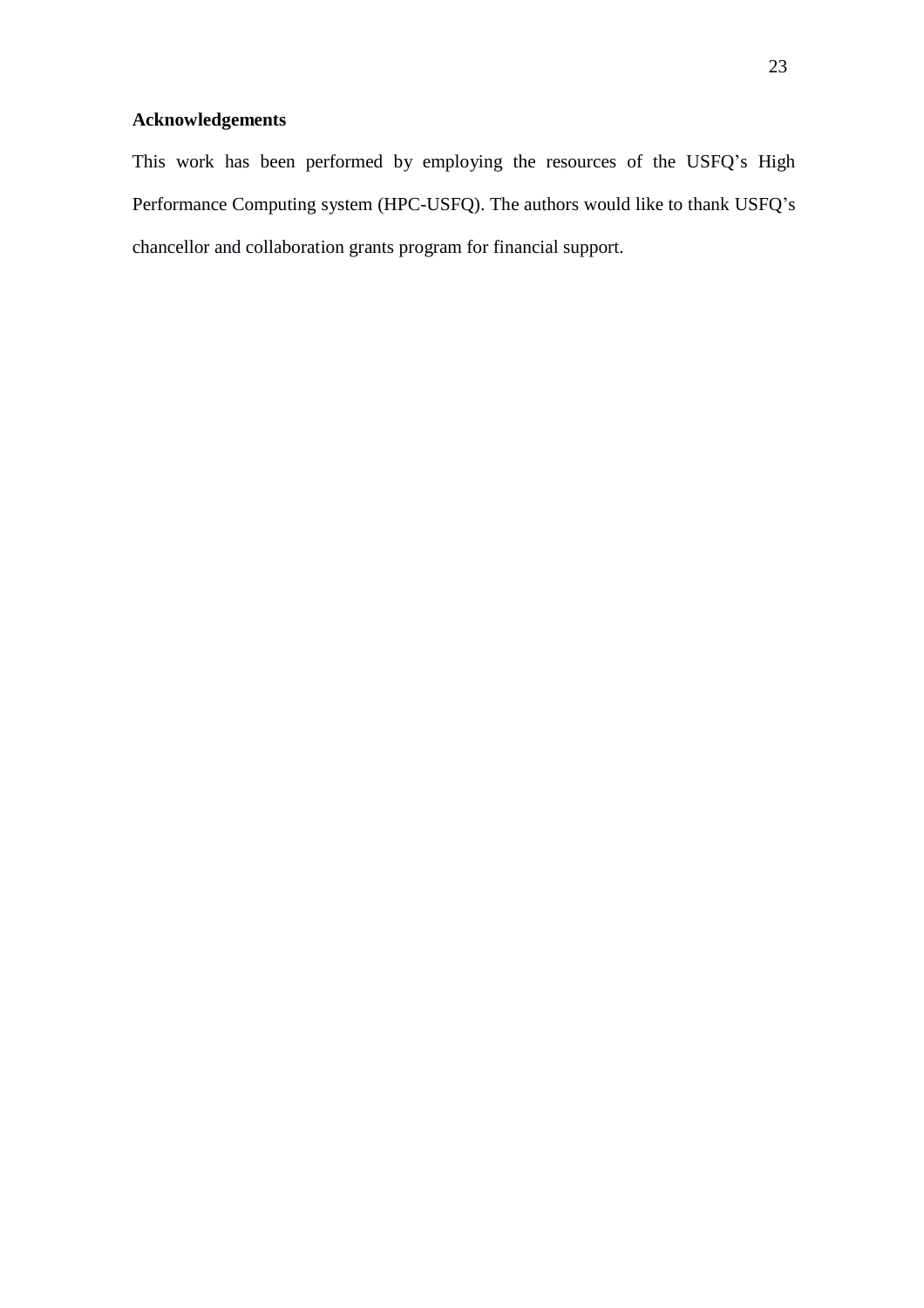#### **References**

1. Lewis GN (1923) Valence and the Structure of Atoms and Molecules. Chemical Catalogue Company, New York.

2. Brown HC, Schlesinger HI, Cardon SZ (1942) Studies in Stereochemistry. I. Steric Strains as a Factor in the Relative Stability of Some Coördination Compounds of Boron. J Am Chem Soc 64:325-329.

3. Brown HC, Kanner B (1966) Preparation and Reactions of 2,6-Di-t-butylpyridine and Related Hindered Bases. A Case of Steric Hindrance toward the Proton. J Am Chem Soc 88:986-992.

4. Wittig G, Benz E (1959) Über das Verhalten von Dehydrobenzol gegenüber nucleophilen und elektrophilen Reagenzien. Chem. Ber. 92:1999-2013.

5. Tochtermann W (1966) Structures and Reactions of Organic ate-Complexes. Angew. Chem. Int. Ed. Engl. 5:351-371.

6. Welch GC, San Juan RR, Masuda JD, Stephan DW (2006) Reversible, Metal-Free Hydrogen Activation. Science 314:1124-1126.

7. Welch GC, Stephan DW (2007) Facile Heterolytic Cleavage of Dihydrogen by Phosphines and Boranes. J Am Chem Soc 129:1880-1881.

8. Stephan DW, Erker G (2010) Frustrated Lewis Pairs: Metal-free Hydrogen Activation and More. Angew Chem Int Ed 49:46-76.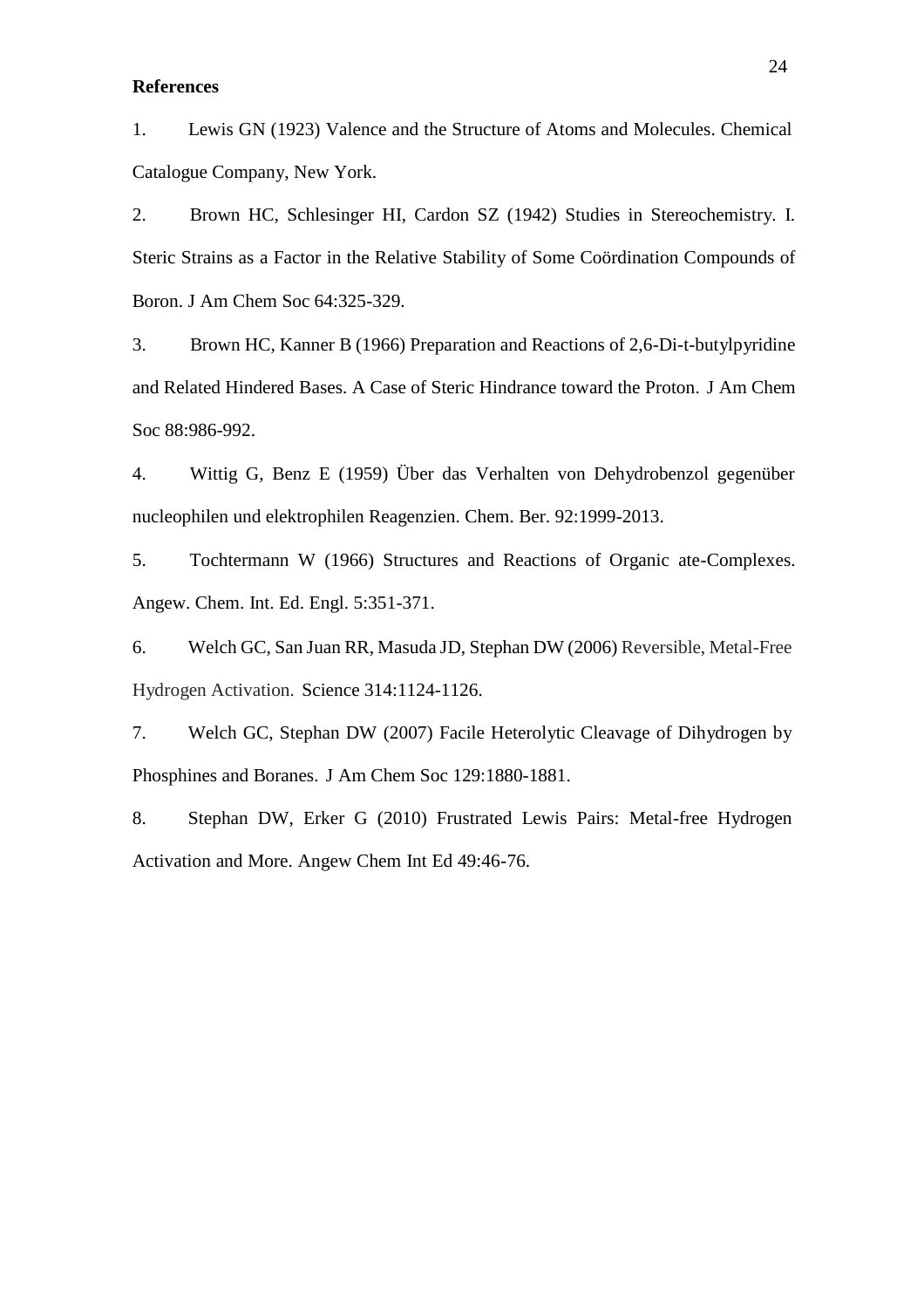9. Stephan DW (2015) Frustrated Lewis Pairs: From Concept to Catalysis. Acc Chem Res 48:306-316.

10. Stephan DW, Erker G (2014) Frustrated Lewis pair chemistry of carbon, nitrogen and sulfur oxides. Chem Sci 5:2625-2641.

11. Stephan DW, Erker G (2015) Frustrated Lewis Pair Chemistry: Development and Perspectives. Angew Chem Int Ed 54:6400-6441.

12. Rokob TA, Hamza A, Stirling A, Soos T, Papai I (2008) Turning Frustration into Bond Activation: A Theoretical Mechanistic Study on Heterolytic Hydrogen Splitting by Frustrated Lewis Pairs. Angew Chem Int Ed 47:2435-2438.

13. Rokob TA, Hamza A, Papai I (2009) Rationalizing the Reactivity of Frustrated Lewis Pairs: Thermodynamics of H<sup>2</sup> Activation and the Role of Acid−Base Properties. J Am Chem Soc 131:10701-1710.

14. Hanza A, Stirling A, Rokob TA, Papai I (2009) Mechanism of hydrogen activation by frustrated Lewis pairs: A molecular orbital approach. Int J Quantum Chem 109:2416-2425.

15. Momming CM, Fromel S, Kehr G, Frohlich R, Grimme S, Erker G (2009) Reactions of an Intramolecular Frustrated Lewis Pair with Unsaturated Substrates: Evidence for a Concerted Olefin Addition Reaction. J Am Chem Soc 131:12280-12289.

16. Grimme S, Kruse H, Goerigk L, Erker G (2010) The Mechanism of Dihydrogen Activation by Frustrated Lewis Pairs Revisited. Ang Chem Int Ed 49:1402-1405.

17. Schimmer B, Grimme S (2010) Electric field induced activation of  $H_2$ -Can DFT do the job? Chem Commun 46:7942-7944.

18. Rokob TA, Bako I, Stirling A, Hamza A, Papai I (2013) Reactivity Models of Hydrogen Activation by Frustrated Lewis Pairs: Synergistic Electron Transfers or Polarization by Electric Field? J Am Chem Soc 135:4425-4437.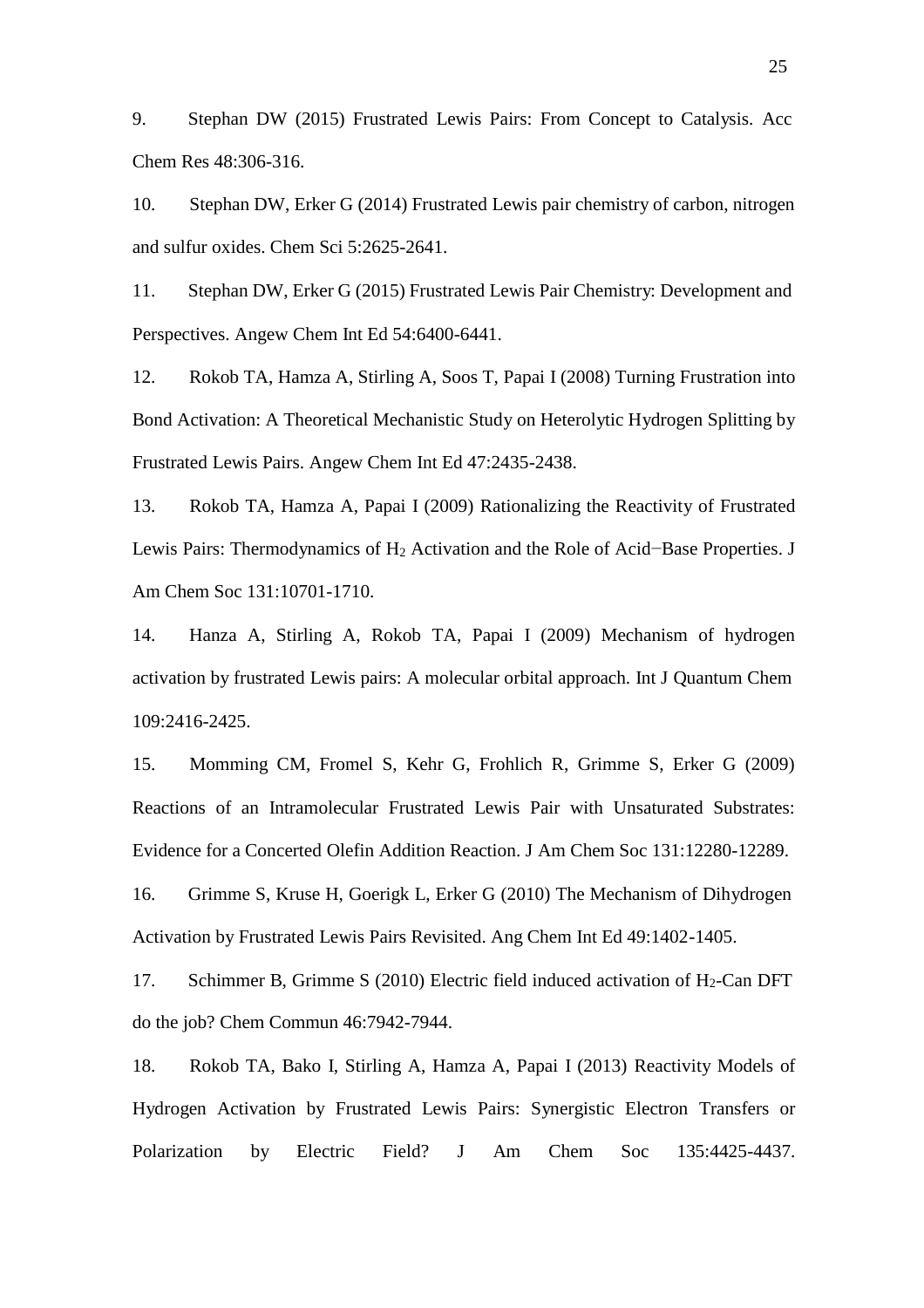19. Zeonjuk LL, Vankova N, Mavrandonakis A, Heine T, Roschenthaler GV, Eicher J (2013) On the Mechanism of Hydrogen Activation by Frustrated Lewis Pairs. Chem Eur J 19:17413-17424.

20. Skara G, Pinter B, Top J, Geerlings P, De Proft F, De Vleeschouwer F (2015) Conceptual Quantum Chemical Analysis of Bonding and Noncovalent Interactions in the Formation of Frustrated Lewis Pairs. Chem Eur J 21:1-11.

21. Bannwarth C, Hansen A, Grimme S (2015) The Association of Two "Frustrated" Lewis Pairs by State-of-the-Art Quantum Chemical Methods. Isr J Chem 55: 235–242.

22. Ziegler T, Rauk A On the calculation of bonding energies by the Hartree Fock Slater method. I. The transition state method. (1977) Theor Chim Acta 46:1-10.

23. Mitoraj MP, Michalak A, Ziegler T (2009) A Combined Charge and Energy Decomposition Scheme for Bond Analysis. J Chem Theor Comp 5:962-975.

24. Johnson ER, Keinan S, Mori-Sánchez P, Contreras-García J, Cohen AJ, Yang W (2010) Revealing Noncovalent Interactions. J Am Chem Soc 132:6498-6506.

25. Gaussian 09, Revision C.01. Frisch MJ, Trucks GW, Schlegel HB, Scuseria GE, Robb MA, Cheeseman JR, Scalmani G, Barone V, Mennucci B, Petersson GA, Nakatsuji H, Caricato M, Li X, Hratchian HP, Izmaylov AF, Bloino J, Zheng G, Sonnenberg JL, Hada M, Ehara M, Toyota K, Fukuda R, Hasegawa J, Ishida M, Nakajima T, Honda Y, Kitao O, Nakai H, Vreven T, Montgomery JA, Peralta JE, Ogliaro F, Bearpark M, Heyd JJ, Brothers E, Kudin, KN, Staroverov VN, Kobayashi R, Normand J, Raghavachari K, Rendell A, Burant JC, Iyengar SS, Tomasi J, Cossi M, Rega N, Millam JM, Klene M, Knox JE, Cross JB, Bakken V, Adamo C, Jaramillo J, Gomperts R, Stratmann RE, Yazyev O, Austin AJ, Cammi R, Pomelli C, Ochterski JW, Martin RL, Morokuma K, Zakrzewski VG, Voth GA, Salvador P, Dannenberg JJ, Dapprich S, Daniels AD, Farkas Ö, Foresman JB, Ortiz JV, Cioslowski J, Fox DJ (2009) Gaussian, Inc., Wallingford CT.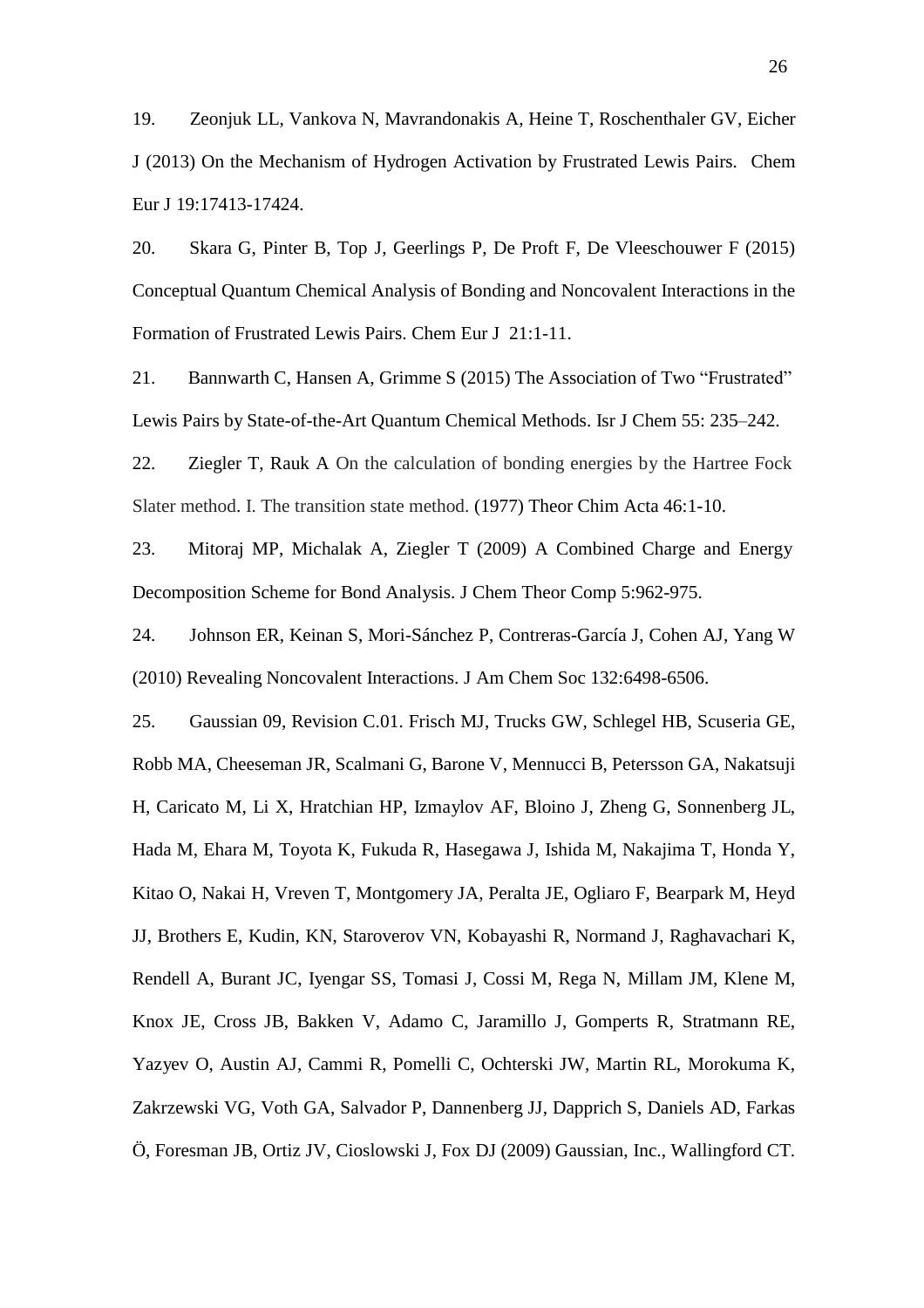26. Grimme S (2006) Semiempirical GGA-type density functional constructed with a long-range dispersion correction. J Comp Chem 27:1787-1799.

27. Raghavachari K, Binkley JS, Seeger R, Pople JA (1980) Self-Consistent Molecular Orbital Methods. 20. Basis set for correlated wave-functions. J Chem Phys 72:650-654.

28. McLean AD, Chandler GS (1980) Contracted Gaussian-basis sets for molecular calculations. 1. 2nd row atoms, Z=11-18. J Chem Phys 72:5639-48.

29. Frisch MJ, Pople JA, Binkley JS (1984) Self-Consistent Molecular Orbital Methods. 25. Supplementary Functions for Gaussian Basis Sets. J Chem Phys 80:3265- 3269.

30. Schelegel HB (1987) Optimization of equilibrium geometries and transition structures. Adv Chem Phys 67:249-286.

31. Boys SF, Bernardi F (1970) Calculation of Small Molecular Interactions by Differences of Separate Total Energies - Some Procedures with Reduced Errors. Mol Phys 19:553-566.

32. Tomasi J, Mennucci B, Cammi R (2005) Quantum mechanical continuum solvation models. Chem Rev 105:2999-3093.

33. Scalmani G, Frisch MJ (2010) Continuous surface charge polarizable continuum models of solvation. I. General formalism. J Chem Phys 132:114110

34. Marenich AV, Cramer CJ, Truhlar DG (2009) Universal solvation model based on solute electron density and a continuum model of the solvent defined by the bulk dielectric constant and atomic surface tensions. J Phys Chem B 113:6378-6396.

35. Changrakumar KRS, Pal S (2002) A systematic study on the reactivity of Lewis Acid-Base complexes through the Local Hard-Soft Acid-Base principle. J Phys Chem A 106:11775-11781.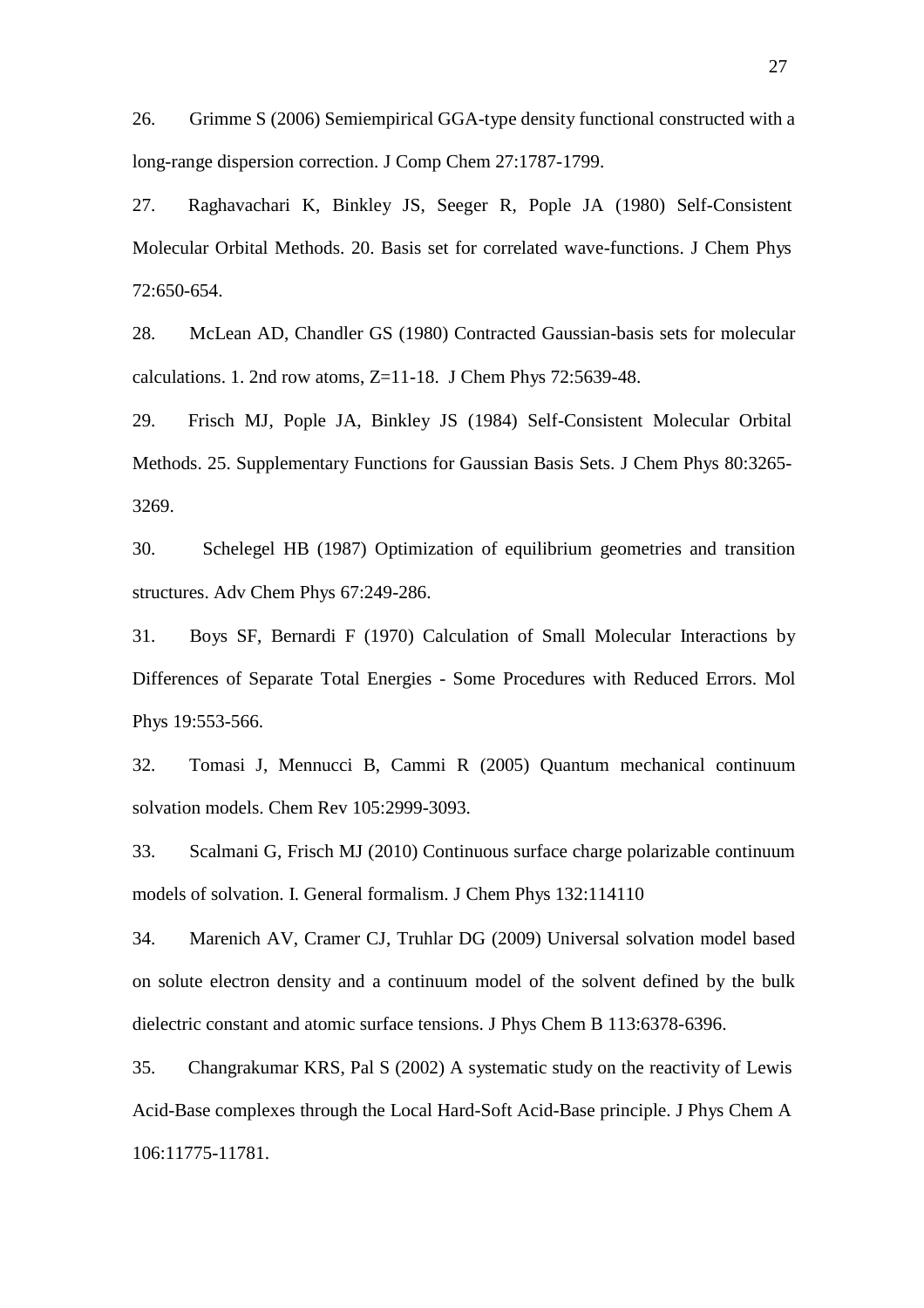36. Pinter B, Fievez T, Bickelhaupt FM,Geerlings P, De Proft F (2012) On the origin of the Steric Effect. Phys Chem Chem Phys 14:9846-9854.

37. Liu S (2007) Steric Effects: A quantitative description from density functional theory. J Chem Phys 126:244103

38. Rong C, Lu T, Liu S (2014) Dissecting molecular descriptors into atomic contributions in density functional reactivity theory. J Chem Phys 140:024109

39. Fang D, Piquelman JP, Liu S, Cisneros GA (2014) DFT-steric-based energy decomposition analysis of intermolecular interactions. Theor Chem Acc 133:1484.

40. Rincon L, Almeida R (2012) Is the Hammett's constant free of steric effects? J Phys Chem A 116:7323-7530.

41. Slater JC (1965) Quantum Theory of Molecules and Solids. McGraw-Hill, New York.

42. Chermette H (1999) Chemical reactivity indexes in density functional theory. J Comp Chem 20:159-154.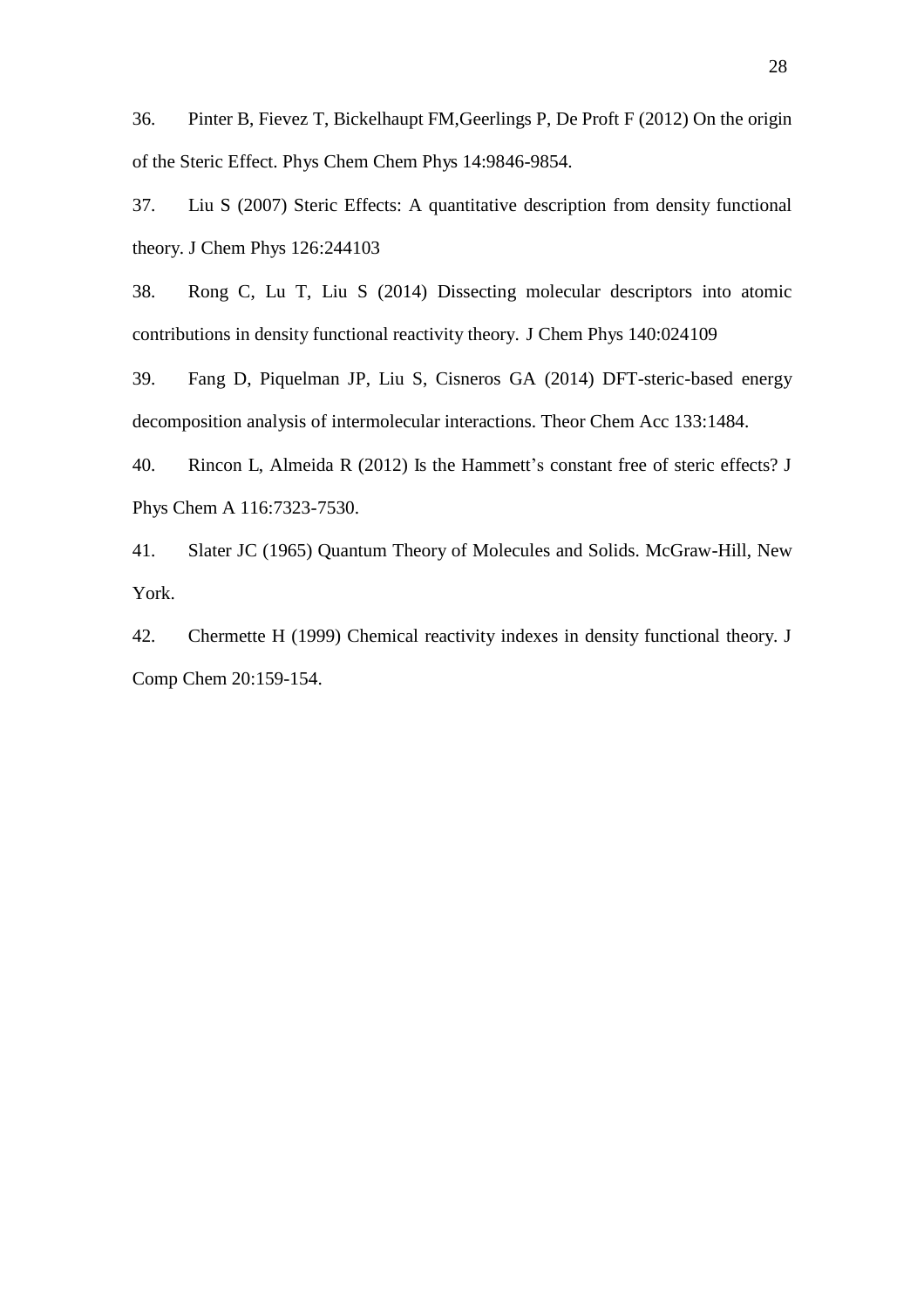#### **TABLE 1**

Interaction energies (), basis set superposition error corrected interaction energies (), gas phase enthalpy (), gas phase free energies () and PCM/SMD solution free energies () of Lewis acid-base pairs calculated at the B97D/6-311++G(2d,2p) level. All energies are in kcal/mol.

| #                       | Acid             | Base                   |          |          |          |          |          |
|-------------------------|------------------|------------------------|----------|----------|----------|----------|----------|
|                         | BH <sub>3</sub>  | NH <sub>3</sub>        | $-28.41$ | $-28.09$ | $-24.45$ | $-14.57$ | $-18.14$ |
| 2                       | BH <sub>3</sub>  | PH <sub>3</sub>        | $-22.28$ | $-22.03$ | $-19.58$ | $-9.76$  | $-10.68$ |
| 3                       | AlH <sub>3</sub> | NH <sub>3</sub>        | $-26.47$ | $-26.11$ | $-23.56$ | $-14.49$ | $-16.99$ |
| $\overline{\mathbf{4}}$ | AlH <sub>3</sub> | $PH_3$                 | $-13.08$ | $-12.80$ | $-11.00$ | $-2.49$  | $-2.65$  |
| 5                       | BF <sub>3</sub>  | NMe <sub>3</sub>       | $-28.12$ | $-26.10$ | $-23.58$ | $-11.1$  | $-12.97$ |
| 6                       | BF <sub>3</sub>  | PMe <sub>3</sub>       | $-15.11$ | $-13.70$ | $-12.49$ | $-2.51$  | $-5.38$  |
| 7                       | AlF <sub>3</sub> | NMe <sub>3</sub>       | $-46.43$ | $-44.40$ | $-41.94$ | $-30.58$ | $-31.19$ |
| 8                       | AlF <sub>3</sub> | PM <sub>e3</sub>       | $-35.47$ | $-34.11$ | $-32.34$ | $-23.35$ | $-25.44$ |
| 9                       | $B(C_6F_5)_3$    | $N(t-Bu)$ <sub>3</sub> | $-12.49$ | $-9.69$  | $-7.95$  | 4.34     | 7.69     |
| 10                      | $B(C_6F_5)_3$    | $P(t-Bu)$ <sub>3</sub> | $-14.17$ | $-11.16$ | $-9.70$  | 2.14     | 6.07     |
| 11                      | $Al(C_6F_5)_3$   | $N(t-Bu)$ <sub>3</sub> | $-14.04$ | $-10.99$ | $-8.98$  | 4.96     | 8.64     |
| 12                      | $Al(C_6F_5)_3$   | $P(t-Bu)3$             | $-28.92$ | $-25.81$ | $-22.86$ | $-6.58$  | $-4.46$  |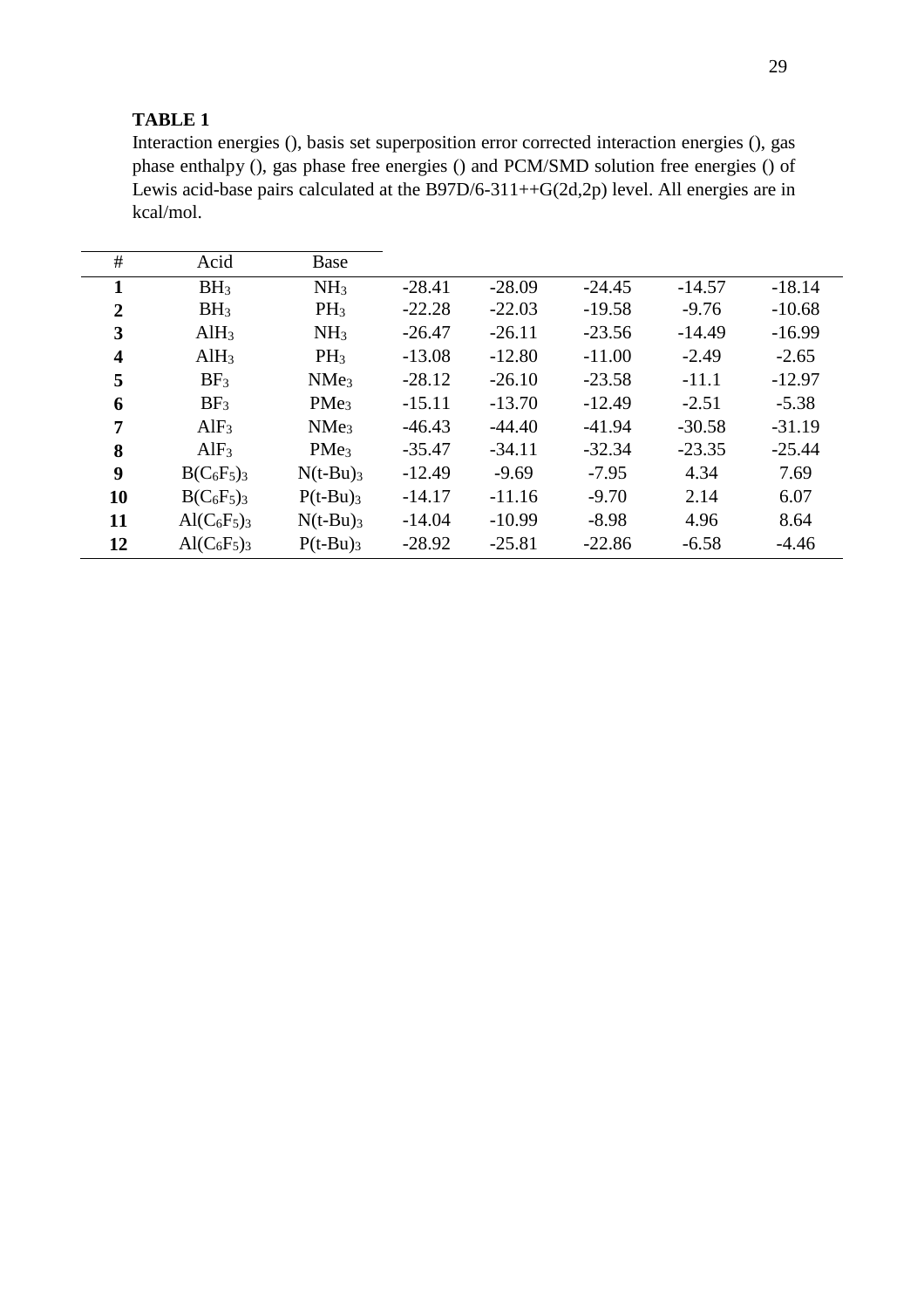#### **Table 2:**

Acid-Base center bond distance and bond angles (A-B,B-A-R,R'-B-A), interaction energies ( $\Delta E$ ), distortion energies ( $\Delta E(A)$ ,  $\Delta E(B)$ ), binding energy ( $\Delta E(AB)$ ) and dispersion energies ( $\Delta E_{\text{DISP}}$ ) of Lewis acid-base pairs. All energies are in kcal/mol and distances in Angstroms.

| #                       | Acid             | <b>Base</b>            | $A - B$ | $B-A-R$ | $R'$ -B-A | $\Delta E$ | $\Delta E(A)$ | $\Delta E(B)$ | $\Delta E(AB)$ | $\Delta E_{\text{DISP}}$ |
|-------------------------|------------------|------------------------|---------|---------|-----------|------------|---------------|---------------|----------------|--------------------------|
| $\mathbf{1}$            | BH <sub>3</sub>  | NH <sub>3</sub>        | 1.69    | 104.4   | 111.1     | $-28.41$   | 11.91         | 0.06          | $-40.38$       | $-2.38$                  |
| $\overline{2}$          | BH <sub>3</sub>  | $PH_3$                 | 1.95    | 103.7   | 118.2     | $-22.28$   | 10.85         | 1.80          | $-34.93$       | $-1.99$                  |
| 3                       | AlH <sub>3</sub> | NH <sub>3</sub>        | 2.12    | 98.7    | 111.6     | $-26.47$   | 3.32          | 0.02          | $-28.81$       | $-2.76$                  |
| $\overline{\mathbf{4}}$ | AlH <sub>3</sub> | $PH_3$                 | 2.57    | 96.5    | 119.4     | $-13.08$   | 1.85          | 1.09          | $-16.02$       | $-1.68$                  |
| 5                       | BF <sub>3</sub>  | NMe <sub>3</sub>       | 1.71    | 105.1   | 109.4     | $-28.12$   | 25.18         | 1.66          | $-54.96$       | $-9.99$                  |
| 6                       | BF <sub>3</sub>  | PMe <sub>3</sub>       | 2.09    | 104.6   | 112.6     | $-15.11$   | 25.27         | 5.13          | $-45.51$       | $-4.74$                  |
| 7                       | AlF <sub>3</sub> | NMe <sub>3</sub>       | 2.01    | 101.4   | 109.1     | $-46.43$   | 7.50          | 1.46          | $-55.39$       | $-9.79$                  |
| 8                       | AlF <sub>3</sub> | PM <sub>e3</sub>       | 2.43    | 101.6   | 113.2     | $-35.47$   | 8.09          | 4.14          | -47.70         | $-4.86$                  |
| 9                       | $B(C_6F_5)_3$    | $N(t-Bu)$ <sub>3</sub> | 4.86    | 89.3    | 99.6      | $-12.49$   | 0.42          | 0.10          | $-13.01$       | $-46.27$                 |
| 10                      | $B(C_6F_5)_3$    | $P(t-Bu)$ <sub>3</sub> | 4.20    | 90.4    | 112.3     | $-14.17$   | 0.66          | 0.24          | $-15.07$       | $-22.95$                 |
| 11                      | $Al(C_6F_5)_3$   | $N(t-Bu)$ <sub>3</sub> | 4.54    | 90.3    | 100.2     | $-14.04$   | 0.97          | 0.54          | $-15.55$       | $-23.26$                 |
| 12                      | $Al(C_6F_5)_3$   | $P(t-Bu)$ <sub>3</sub> | 2.71    | 107.9   | 110.5     | $-28.92$   | 21.05         | 4.72          | $-54.69$       | $-33.25$                 |